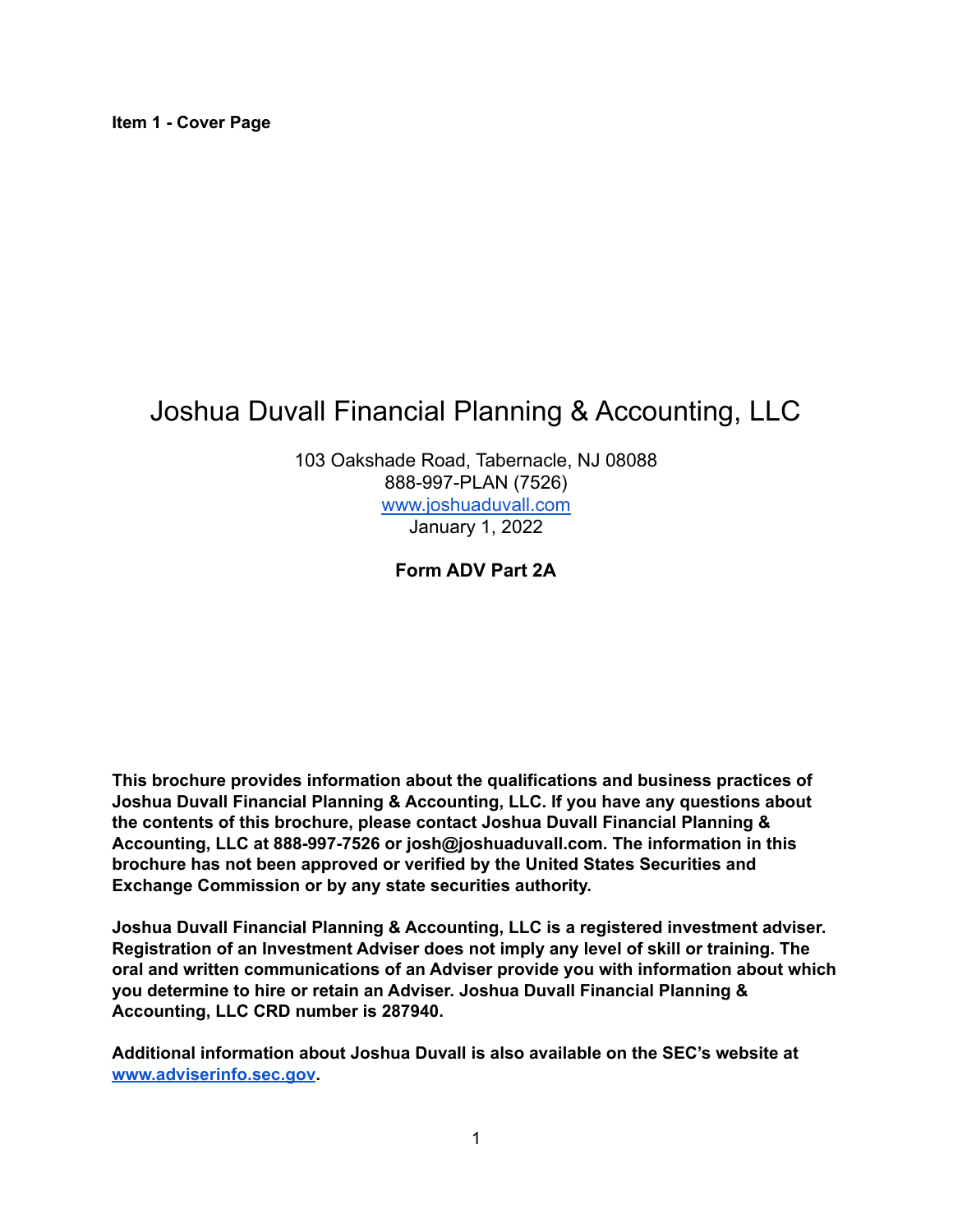### **Item 2 - Material Changes**

This is the annual amendment to the Form ADV Part 2 A & B which was initially filed in 2017, and includes the following material changes:

- Item 4 Advisory Business
	- Joshua Duvall, CFP® was updated to a single-member LLC, changing the name to Joshua Duvall Financial Planning & Accounting, LLC.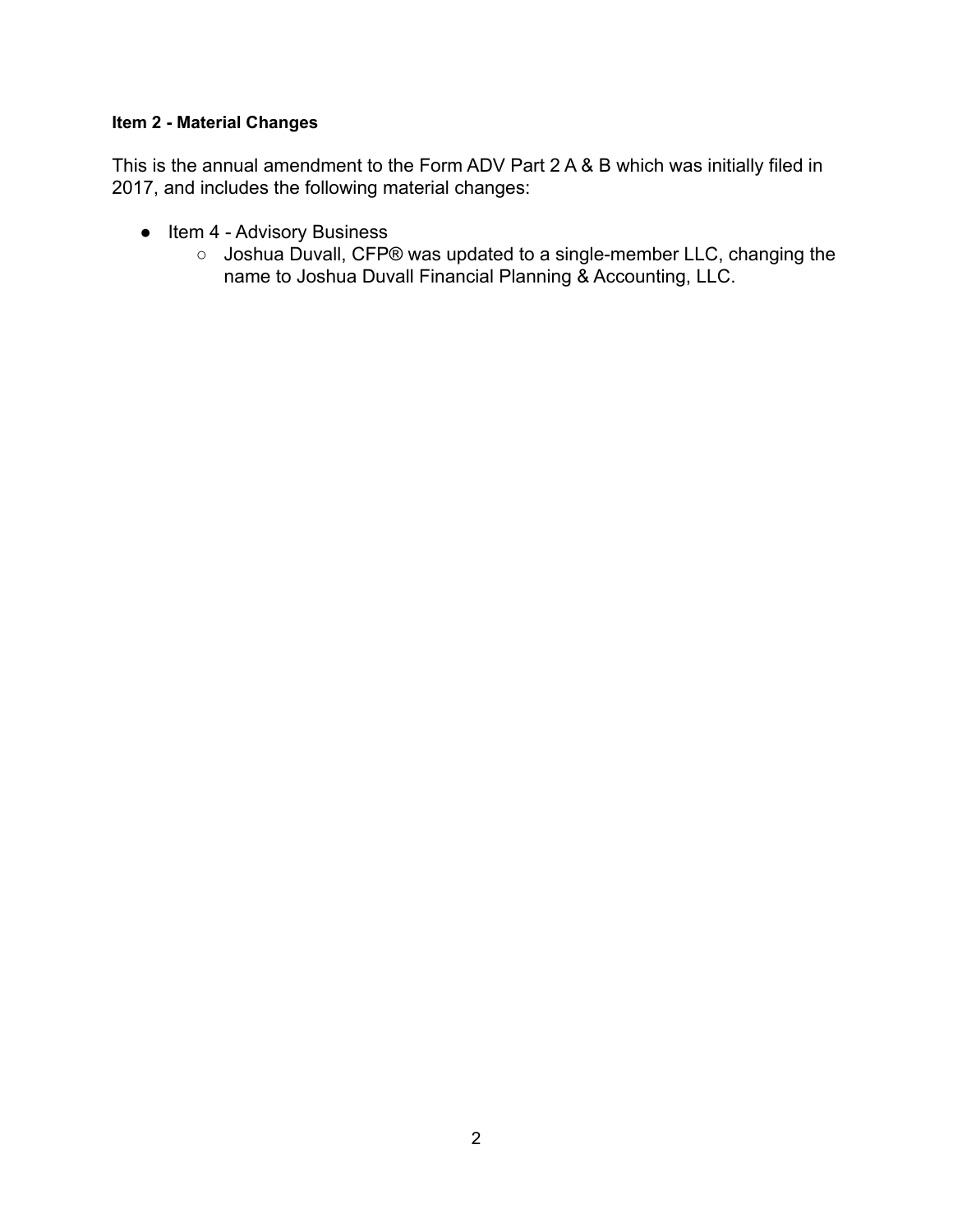#### **Item 3 - Table of Contents**

| Item 6 - Performance-Based Fees and Side-By-Side Management Page 9                      |  |
|-----------------------------------------------------------------------------------------|--|
|                                                                                         |  |
| Item 8 - Methods of Analysis, Investment Strategies and Risk of Loss Page 11            |  |
|                                                                                         |  |
| Item 10 - Other Financial Industry Activities and Affiliations Page 15                  |  |
| Item 11 - Code of Ethics, Participation or Interest in Client Transactions and Personal |  |
|                                                                                         |  |
|                                                                                         |  |
|                                                                                         |  |
|                                                                                         |  |
|                                                                                         |  |
|                                                                                         |  |
|                                                                                         |  |
|                                                                                         |  |
| Item 19 - Requirements for State-Registered Advisers Page 27                            |  |
|                                                                                         |  |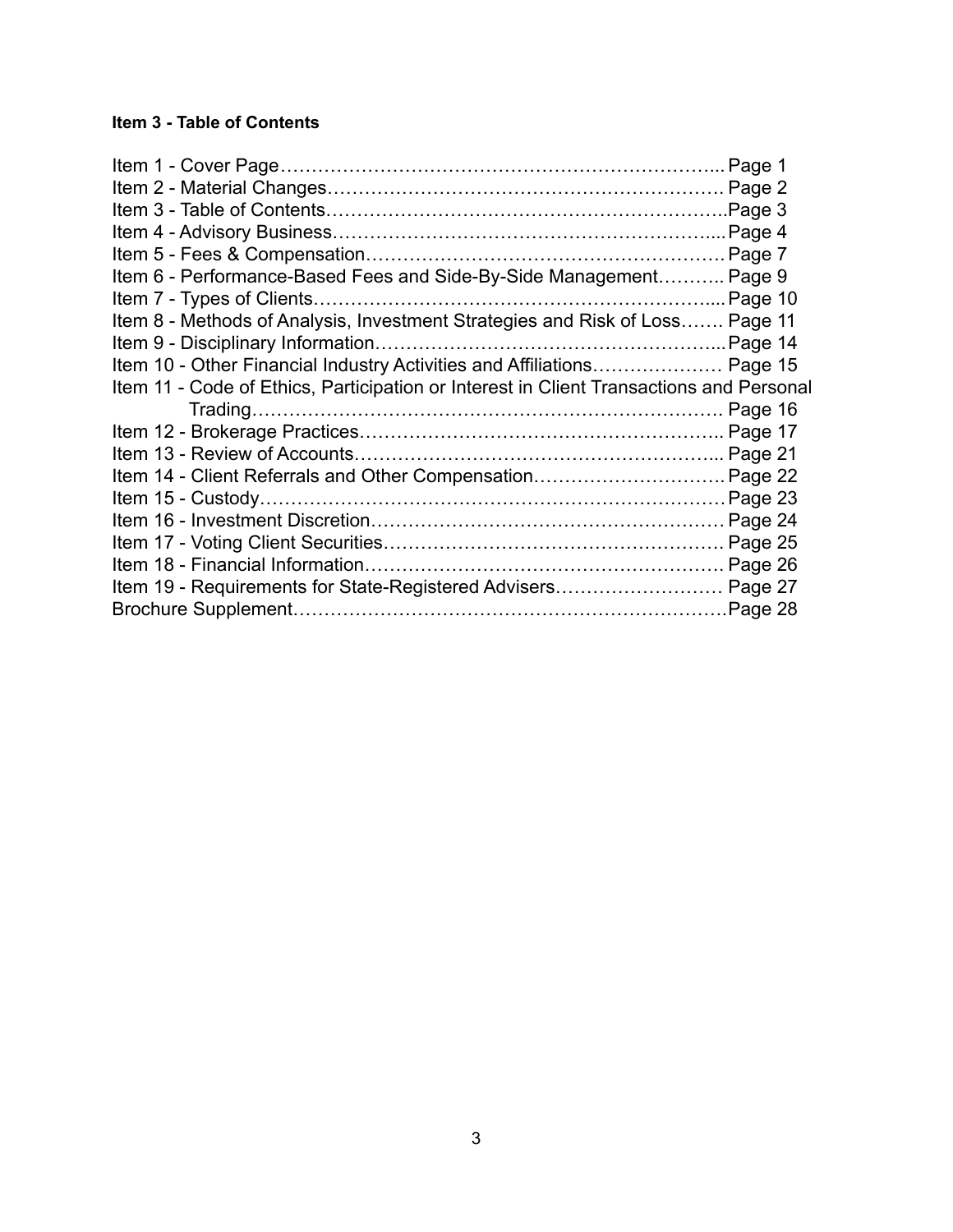#### **Item 4 - Advisory Business**

# **About**

Joshua Duvall Financial Planning & Accounting, LLC (also referred to as the "Advisor") is a New Jersey based sole proprietor financial planning firm founded in New Jersey in 2017, and updated to a single-member LLC in 2022, that serves individuals and couples in the areas of personal financial planning, investment management, tax planning and charitable giving. Joshua Duvall is the owner of Joshua Duvall Financial Planning & Accounting, LLC.

# **Services Offered**

Joshua Duvall Financial Planning & Accounting, LLC offers general advisory services to individuals and couples in the areas of financial planning, investment management, tax planning and charitable giving.

Financial planning services include but are not limited to financial life organization, budgeting, cash flow management, debt management, insurance analysis, investment planning, asset allocation, college savings planning, business planning, retirement planning, social security analysis, medicare analysis, and estate planning.

Investment management services include but are not limited to risk tolerance analysis, portfolio construction, investment analysis, asset allocation, and investment selection. Investment advice is limited to annuities and variable products, stocks, bonds, mutual funds, exchange traded funds and other publicly traded securities. Joshua Duvall does not offer investment advice related to commodities, futures, options, collectibles, coins, physical real estate, art, private equity, and hedge funds.

Tax planning services include but are not limited to income tax planning, tax loss harvesting, investment tax planning, business tax planning, trust tax planning and estate tax planning. Joshua Duvall is not a Certified Public Accountant and is not compensated separately for tax planning advice or income tax preparation services. Any tax advice rendered is supplemental to the primary business of financial planning.

Charitable giving services include but are not limited to charitable tax planning, charity selection, charitable lifestyle discipline and general encouragement to make charitable giving a main component of the client's personal financial life.

Advisory services previously mentioned are specifically tailored to the needs of each client, including individuals who are married. Services may also be tailored specifically to the needs of married couples who share similar financial life goals. Joshua Duvall uses fundamental, long-term financial strategies to help clients pursue the achievement of their goals over time.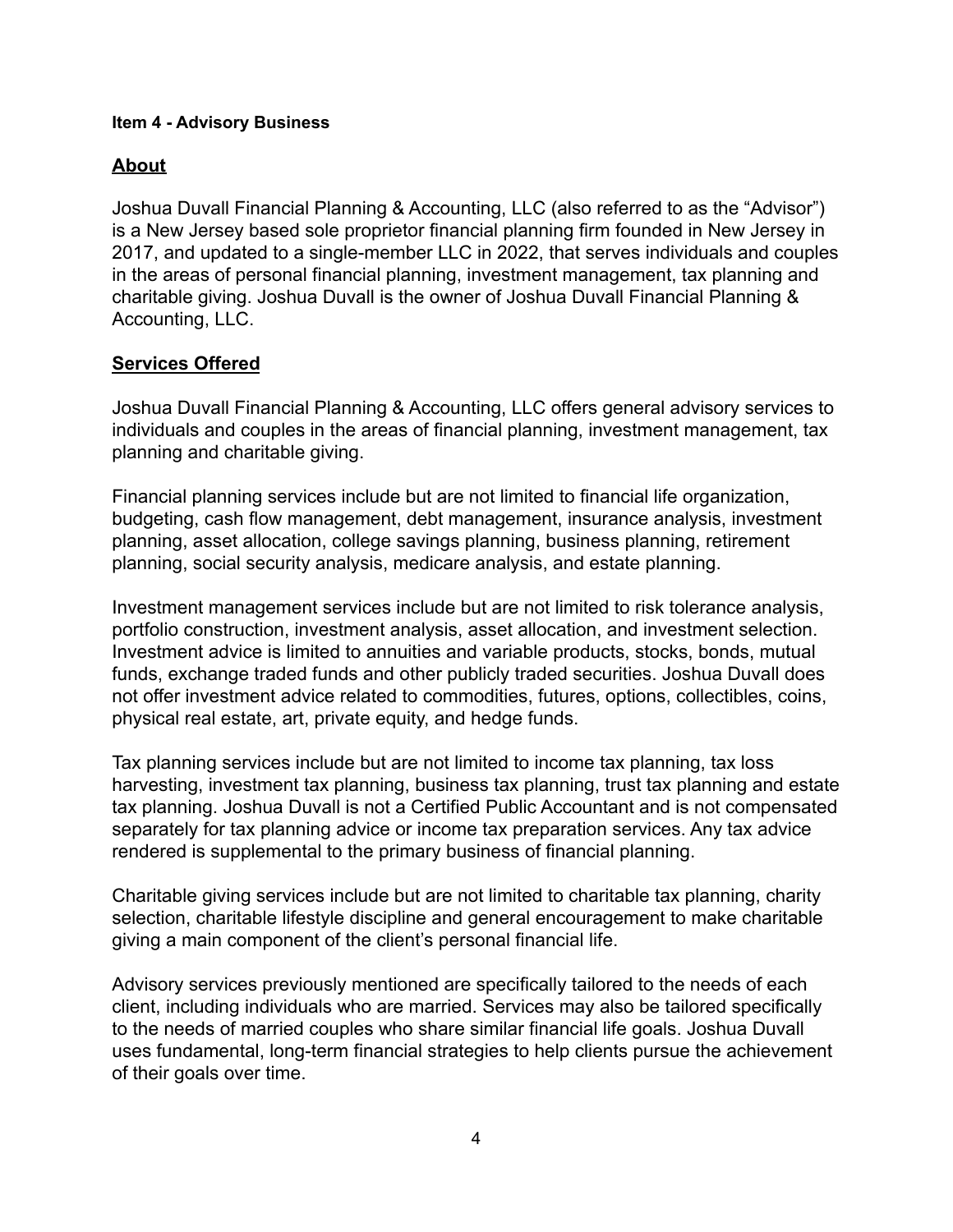# **Specific Service Offerings**

Joshua Duvall Financial Planning & Accounting, LLC serves it's clients through one monthly subscription client service offering. This offering can be tailored to specifically meet the individual needs of each client.

Personal Financial Life Advisor: 1% of annual household Adjusted Gross Income as defined by the most recent federal income tax return, paid in equal monthly installments, as an ongoing subscription of service. The engagement starts with a complimentary "get to know you call" to discuss the background of the client and determine if an on-going client/advisor engagement is appropriate for their specific needs. Once the engagement is agreed upon by both the client(s) and advisor, the client on-boarding process begins. The client will be served in the areas of financial planning, investment management, tax planning and charitable giving by following this specific planning process: establish clear client/advisor expectations, organize your financial life, define your goals (both individual and spousal), discuss comprehensive solutions (you make informed decisions), implement agreed solutions together (at your pace), continuously monitor financial well-being (adjusting as needed).

# **Investment Advisory Services**

Investment advisory services are tailored for the client through the creation and management of specific asset allocation portfolios using primarily low-cost index exchange traded funds. The allocations for each client will be specifically determined based on a number of factors including client risk tolerance and primary financial goals. Portfolios are comprised of publicly traded exchange traded funds. Clients are permitted to provide input and restrictions on their investment portfolios.

# **Non-Participation in Wrap Fee Programs**

Joshua Duvall Financial Planning & Accounting, LLC, as a matter of policy and practice, does not sponsor any wrap fee program. A wrap fee program is defined as any advisory program under which a specified fee or fees not based directly upon transactions in a client's account is charged for investment advisory services (which may include portfolio management or advice concerning the selection of other investment advisors) and the execution of client transactions.

# **Management of Client Assets**

Joshua Duvall Financial Planning & Accounting, LLC manages client investment assets on a non-discretionary basis only. As of the date of this filing, total client assets under management were less than \$1,000,000. Client assets are managed through a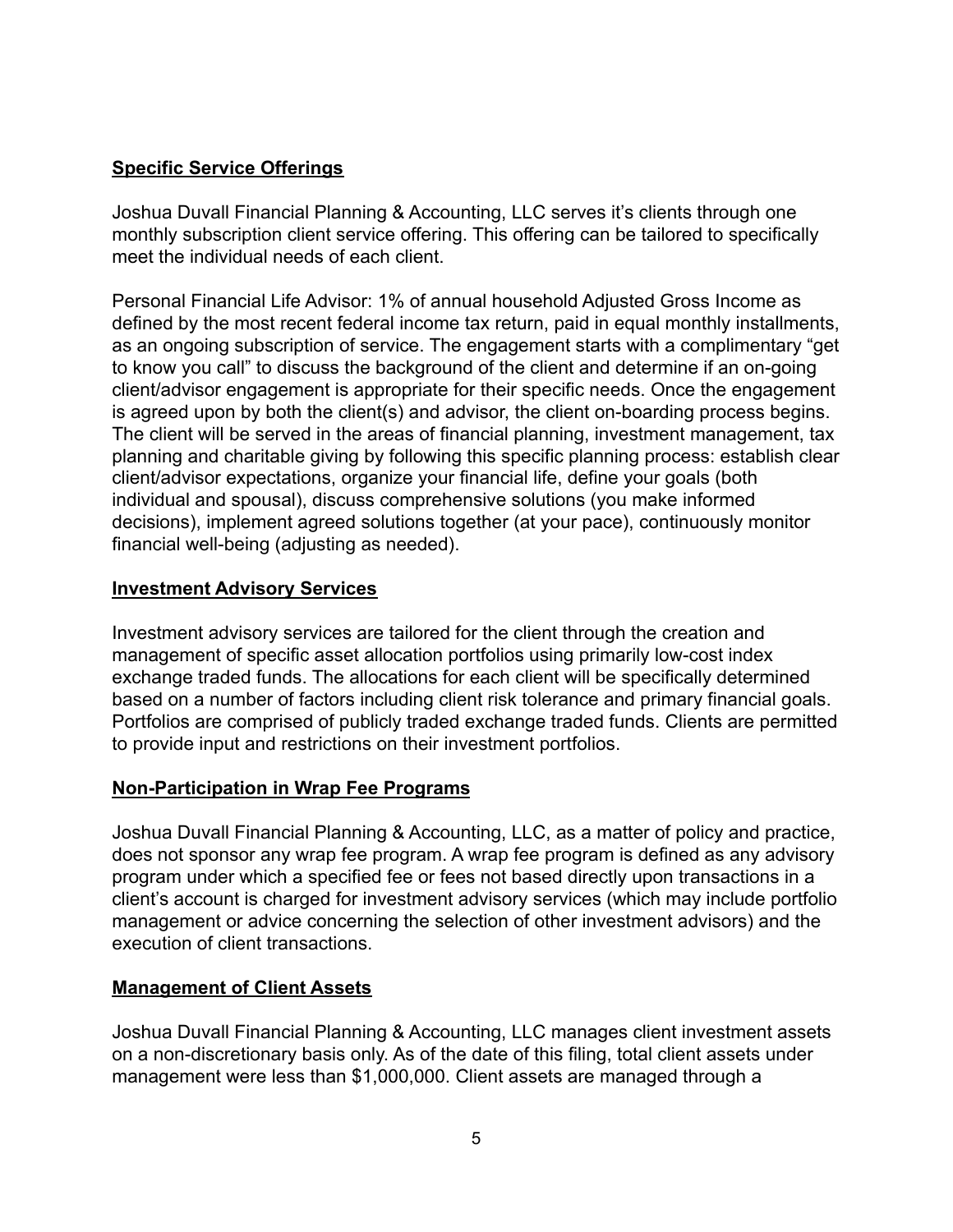third-party custodian MTG, LLC dba Betterment Securities ("Betterment Securities").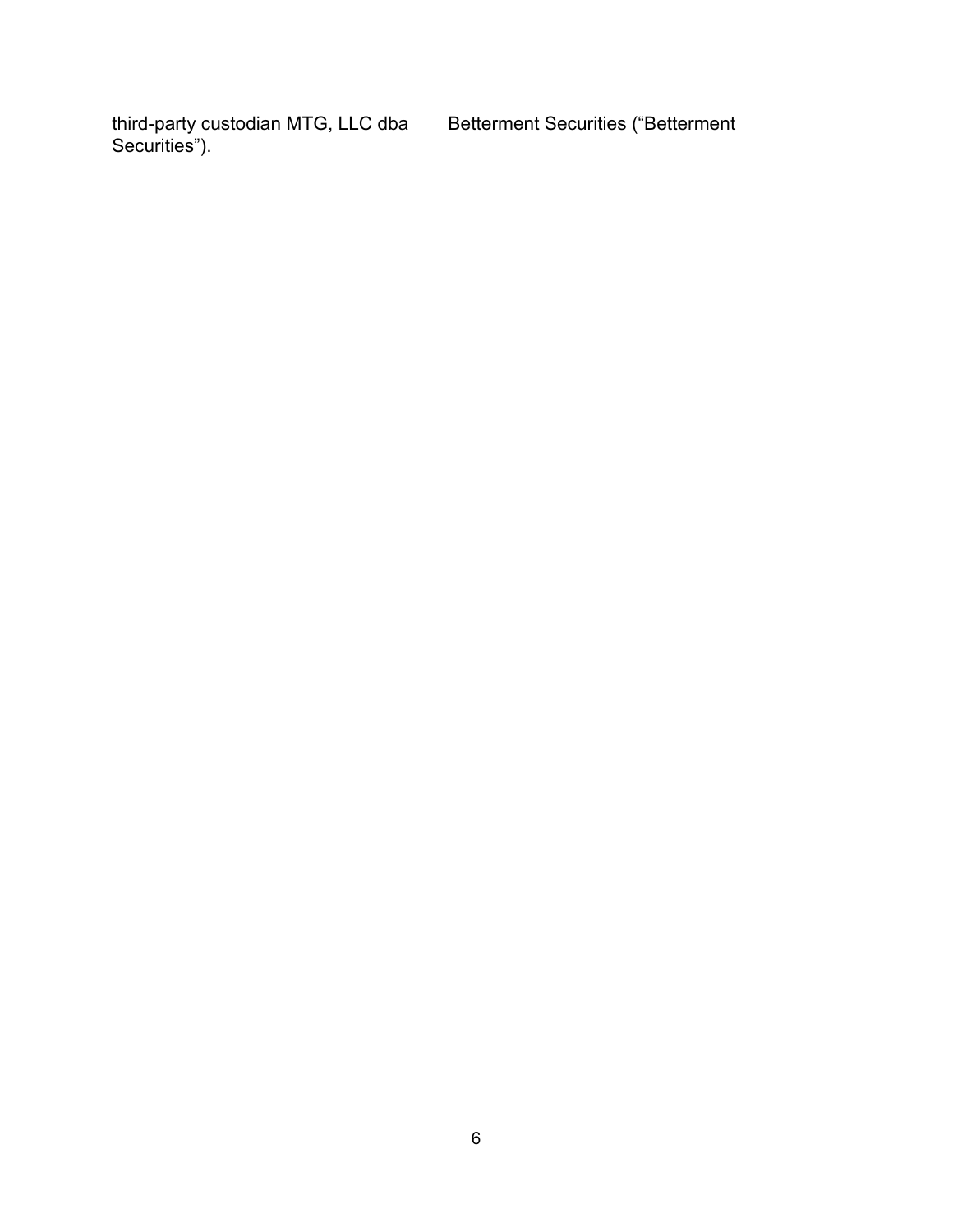### **Item 5 - Fees and Compensation**

### **Advisory Fees**

Joshua Duvall Financial Planning & Accounting, LLC is compensated only through fees paid by the client. Joshua Duvall does not earn a commission or reimbursement for the sale of any financial product, including trading costs which occur in the investment accounts managed by the advisor.

The Personal Financial Life Advisor service is priced at a rate of 1% of Adjusted Gross Income as defined by the most recent federal income tax return, paid equally over the course of 12 months, as an ongoing subscription for service. The first year of the engagement is a single annual contract for the full amount of the annual fee, but it is paid in one month installments. Once the one year anniversary of client engagement has passed, the client is free to end the engagement at any time without being under any contractual obligation.

All fees are negotiable, depending on the specific scope and complexity of the engagement. All fees are billed to the client and can be paid online by credit or debit card.

### **Associated Fees**

Clients of Joshua Duvall Financial Planning & Accounting, LLC with assets under management may be charged additional investment management fees by agreeing to use the investment platform of the custodian MTG, LLC dba Betterment Securities. These fees include 25 basis points per year platform fee, and the annual expense ratios of all exchange traded funds held in the client's portfolio. Clients are not charged any trading or transaction costs.

# **Advanced Payment of Fees**

Joshua Duvall Financial Planning & Accounting, LLC does not require any advanced payment of fees.

# **Refunds of Fees**

Joshua Duvall provides a prorated refund for monthly fees billed in connection to the Personal Financial Life Advisor monthly subscription package, after the initial one (1) year contract is over. The client may terminate the agreement at any time after this initial one year contract is over, and the prorated monthly fee will be refunded back to the client in the month of cancellation. Clients must request termination of any advisory engagement by submitting a written request via mail or email to Joshua Duvall.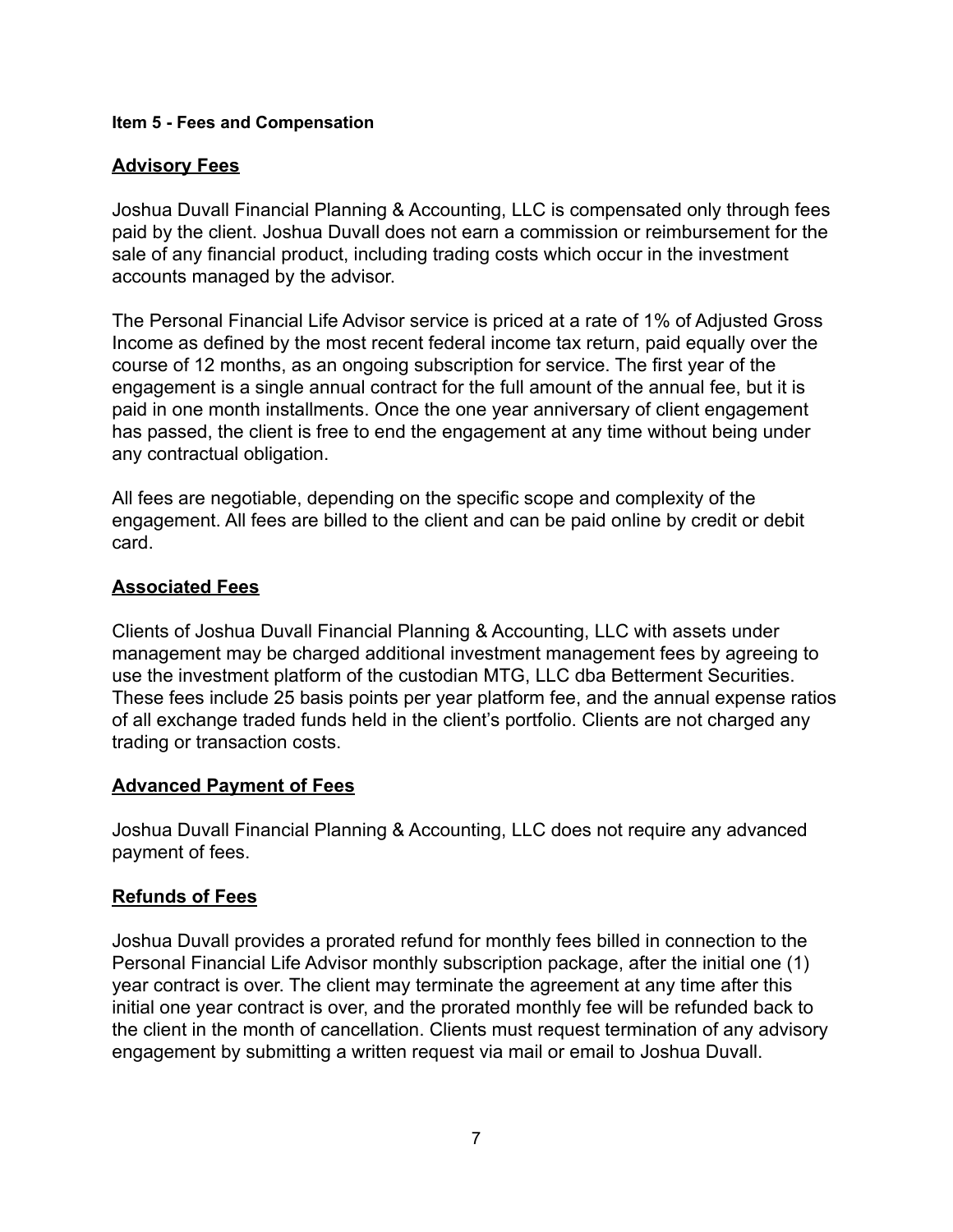# **Compensation for the Sale of Securities**

Joshua Duvall Financial Planning & Accounting, LLC does not receive any compensation for the sale of any financial products or securities to clients, prospective clients, or the public, including but not limited to: annuities, insurance, stocks, bonds, mutual funds, exchange traded funds, real estate, commodities, derivatives, collectibles, non-publicly traded REITs or other financial products or securities.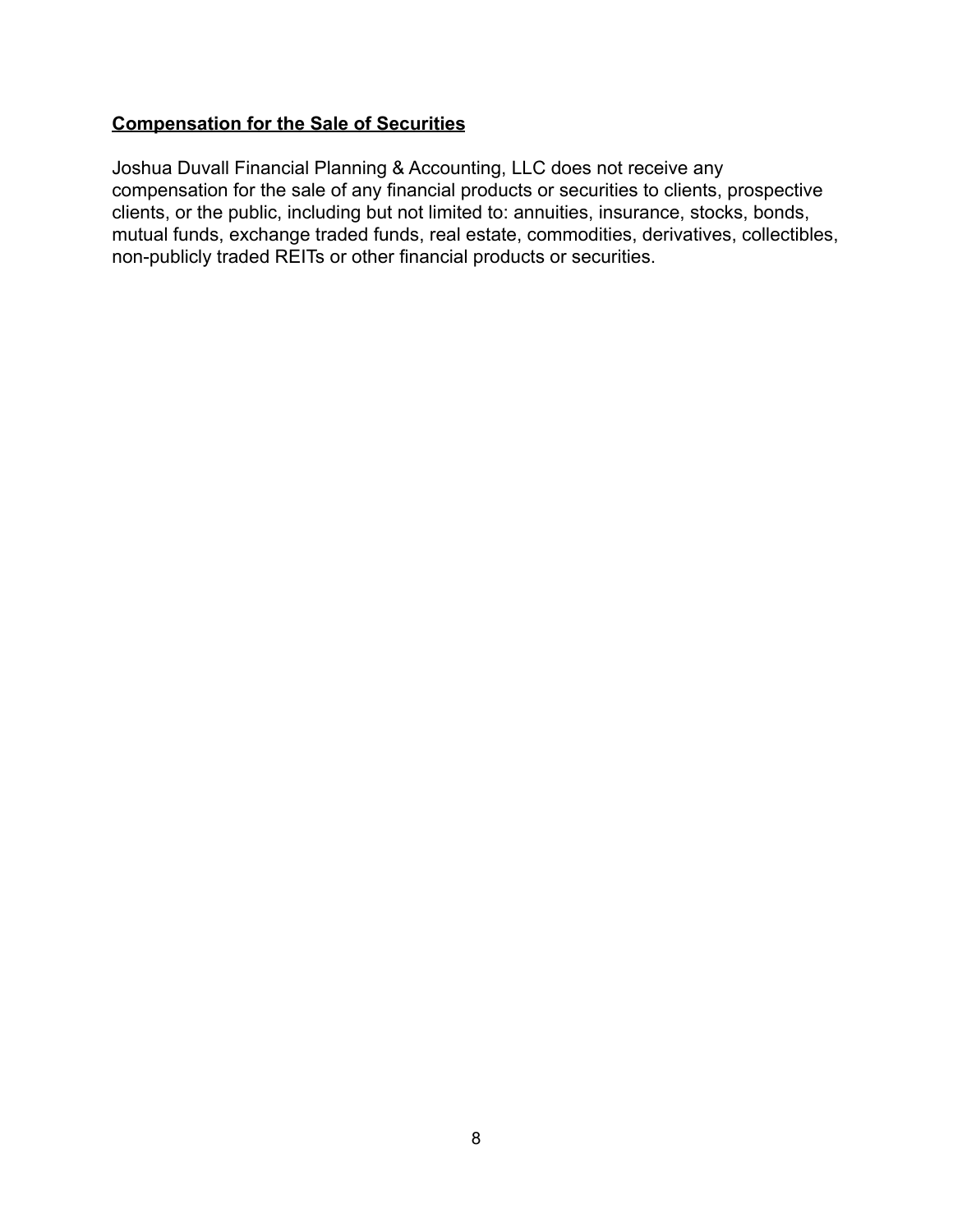### **Item 6 - Performance-Based Fees and Side-By-Side Management**

Joshua Duvall Financial Planning & Accounting, LLC does not accept any performance-based fees – that is, fees based on a share of capital gains on or capital appreciation of the assets of a client (such as a client that is a hedge fund or other pooled investment vehicle).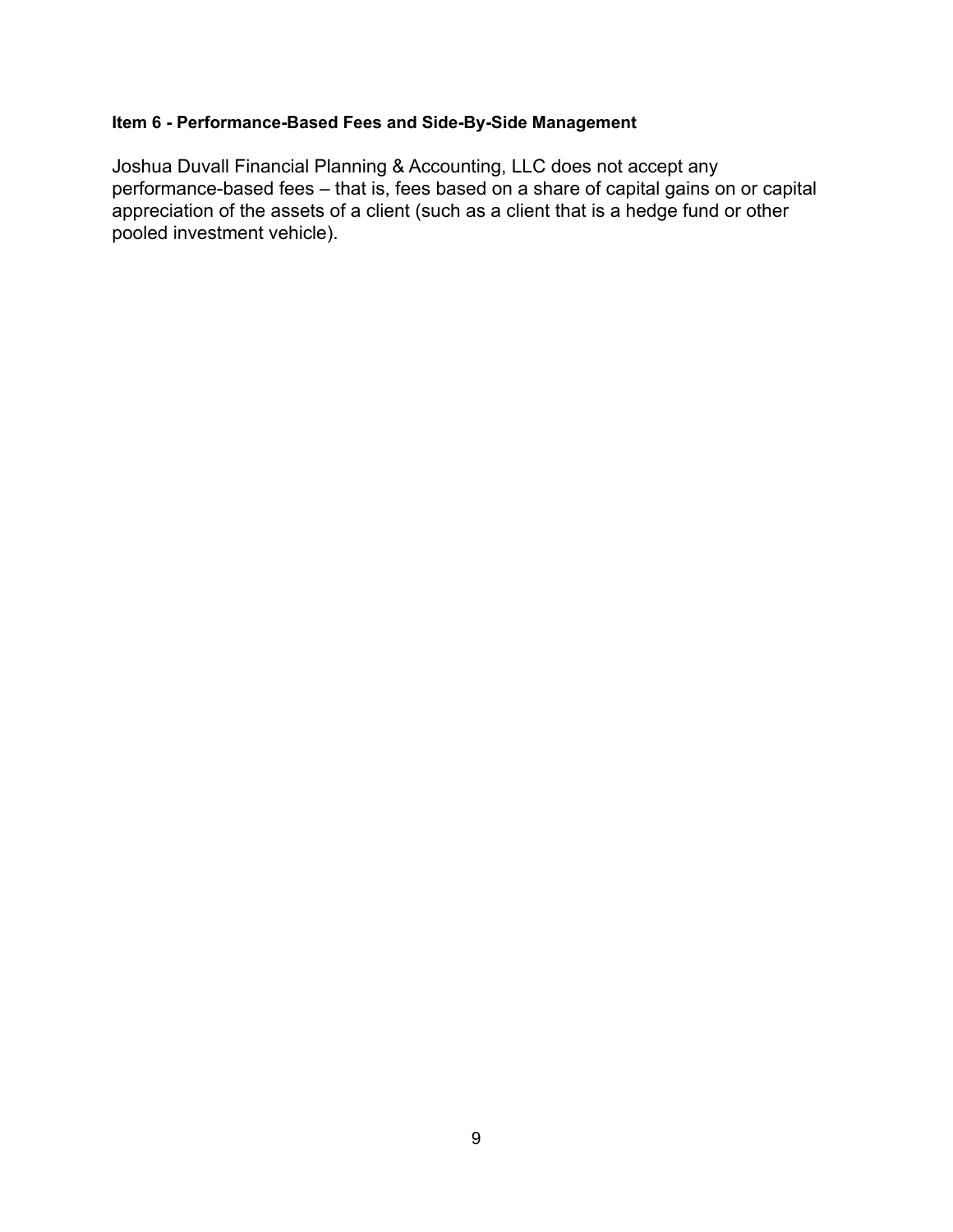### **Item 7 - Types of Clients**

Joshua Duvall Financial Planning & Accounting, LLC offers personalized financial planning and investment advice to individuals, married couples, families and business owners.

We do not require minimum income levels, a minimum level of assets, or other conditions for our services.

We reserve the right to waive or reduce certain fees based on unique individual circumstances, special arrangements, pre-existing relationships, or as otherwise may be determined by Joshua Duvall.

We also reserve the right to decline services to any prospective client for any reason.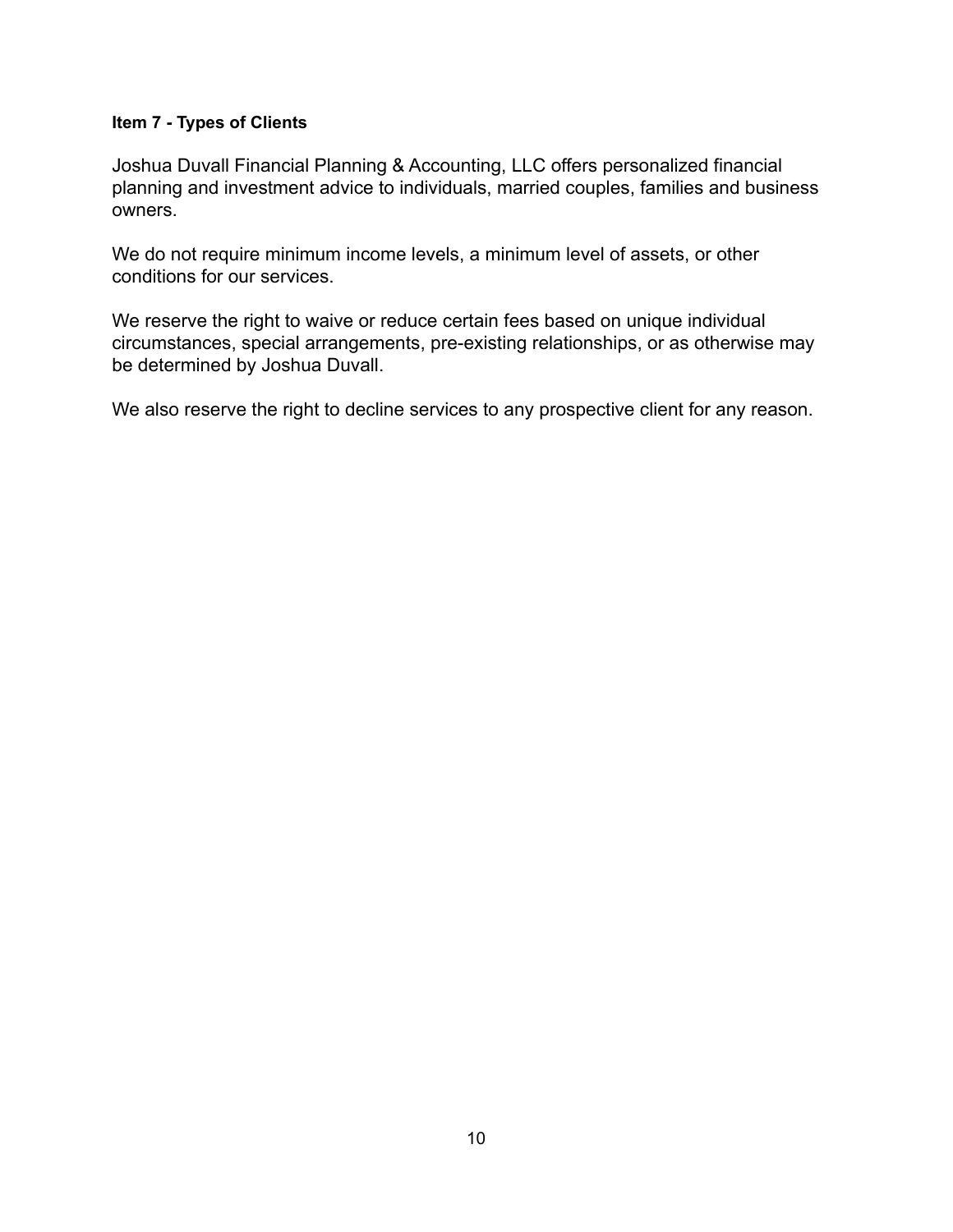### **Item 8 - Methods of Analysis, Investment Strategies and Risk of Loss**

If Joshua Duvall Financial Planning & Accounting, LLC is engaged to provide investment management services in any fashion, Joshua Duvall Financial Planning & Accounting, LLC utilizes fundamental analysis. Fundamental analysis is performed on historical and present data, with the goal of making financial recommendations. The main sources of information include financial publications, research materials prepared by others, corporate rating services, annual reports, prospectuses, filings with the Securities and Exchange Commission, and company press releases. We may reference the U.S. Tax Codes, IRS Regulations, and Tax Court decisions. Other sources that the firm may use include any public information available on the internet.

If Joshua Duvall Financial Planning & Accounting, LLC is engaged to provide investment management services, the primary investment strategy used in client accounts is asset allocation based on Modern Portfolio Theory. Joshua Duvall Financial Planning & Accounting, LLC will develop a diversified investment portfolio by mixing different asset classes in varying proportions depending on client and current economic climate. The primary purpose of asset allocation is to reduce the risk in the portfolio, while maintaining or enhancing the rate of return of the portfolio. Portfolios are globally diversified to control the risk associated with traditional markets.

Each client receives investment advice regarding their portfolio based upon his or her own unique:

- Time Horizon
- Risk Tolerance
- Expected Rate of Return
- Asset Class Preferences

The investment strategy for a specific client is based upon the objectives stated by the client during client dialogue. The advisor employs a fundamental, long-term, buy-and-hold approach. Investment recommendations are based on publicly available reports, analysis, research materials, computerized assetallocation models, and various other sources of information.

Joshua Duvall Financial Planning & Accounting, LLC's methods of analysis and investment strategies do not present any significant or unusual risks, outside of the standard inherent risks involved in any investment decision.

Every method of analysis has its own inherent risks.

### **Passive Investment Management**

Joshua Duvall Financial Planning & Accounting, LLC also recommends outside managers that primarily practice passive investment management strategies. Passive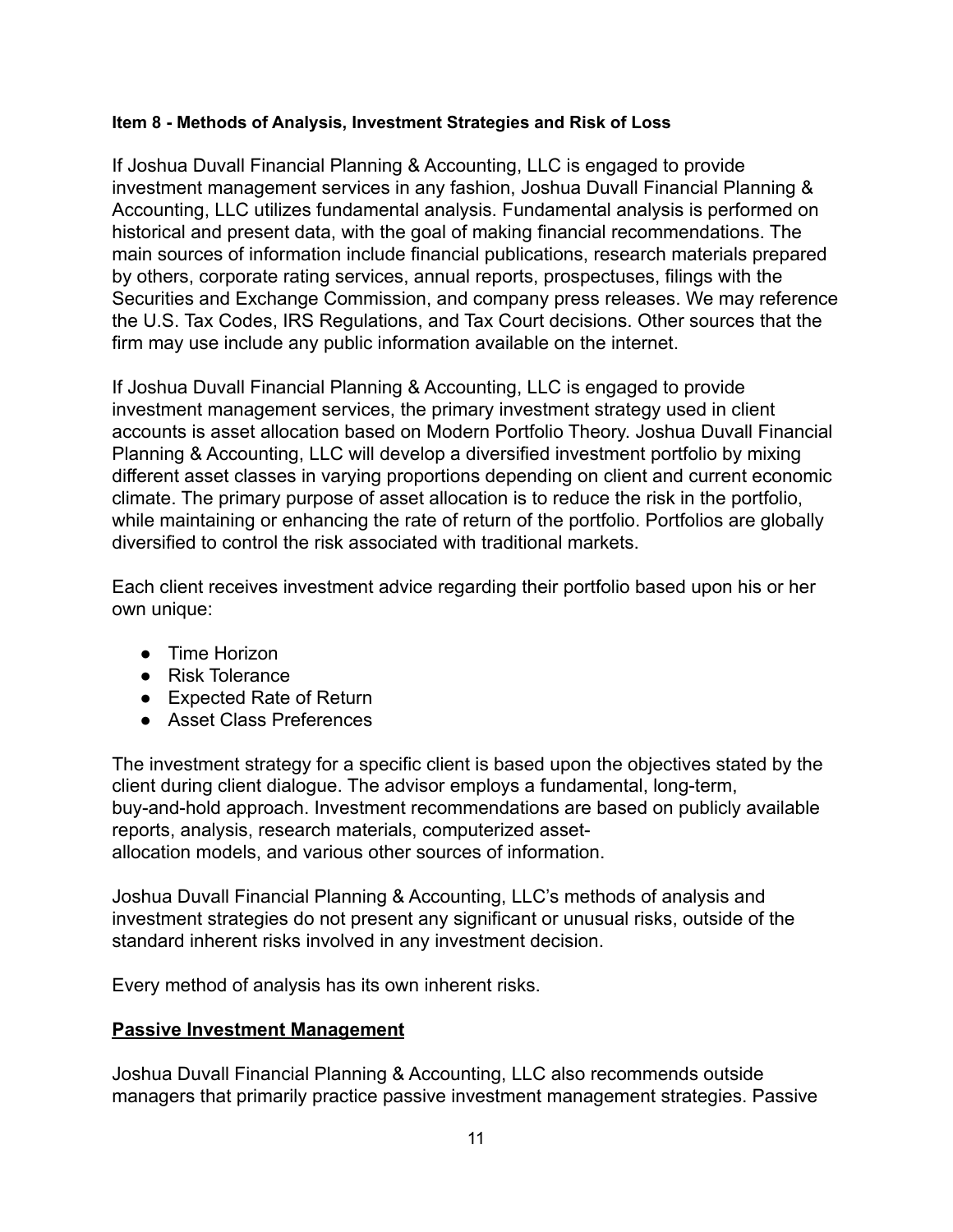investing involves building portfolios that are comprised of various distinct asset classes. The asset classes are weighted in a manner to achieve a desired relationship between correlation, risk and return. Funds that passively capture the returns of the desired asset classes are placed in the portfolio. The funds that are used to build passive portfolios are typically index mutual funds or exchange traded funds.

Passive investment management is characterized by low portfolio expenses (i.e. the funds inside the portfolio have low internal costs), minimal trading costs (due to infrequent trading activity), and relative tax efficiency (because the funds inside the portfolio are tax efficient and turnover inside the portfolio is minimal).

In contrast, active management involves a single manager or managers who employ some method, strategy or technique to construct a portfolio that is intended to generate returns that are greater than the broader market or a designated benchmark. Academic research indicates most active managers underperform the market.

Investing in securities involves risk of loss that clients should be prepared to bear. Our investment approach keeps the risk of loss in mind. Investors face the following investment risks:

- Interest-rate Risk: The risk that investment returns will be affected by changes in the level of interest rates. When interest rates increase, the prices and values of bonds decrease. When interest rates decrease, the prices and values of bonds increase.
- Market Risk: The risk that investment returns will be affected by changes in the overall level of the stock market. When the stock market as a whole increases or decreases, virtually all stocks are affected to some degree.
- Reinvestment-Rate Risk: The risk incurred when an investment's income is reinvested at a lower rate than the rate that existed at the time the original investment was made. This risk is most prevalent when interest rates fall.
- Purchasing-Power Risk (Inflation Risk): The risk that inflation will affect the return of an investment in real dollars. In other words, the amount of goods that one dollar will purchase decreases with time. Investments that have low returns, such as savings accounts, are not likely to keep up with inflation. Investments with fixed returns, such as bonds, will decrease in value because their purchasing value will decrease with inflation.
- Business Risk: The risk associated with a particular industry or firm. These are factors that affect the industry or firm, but do not affect the whole market. They include government regulations, management competency, or local or regional economic factors.
- Financial Risk: The risk associated with the mix of debt and equity used to finance a firm. The greater the financial leverage, the greater the financial risk. Currency Risk (Exchange Rate Risk): The risk that a change in the value of a foreign currency relative to the U.S. dollar will negatively affect a U.S. investor's return.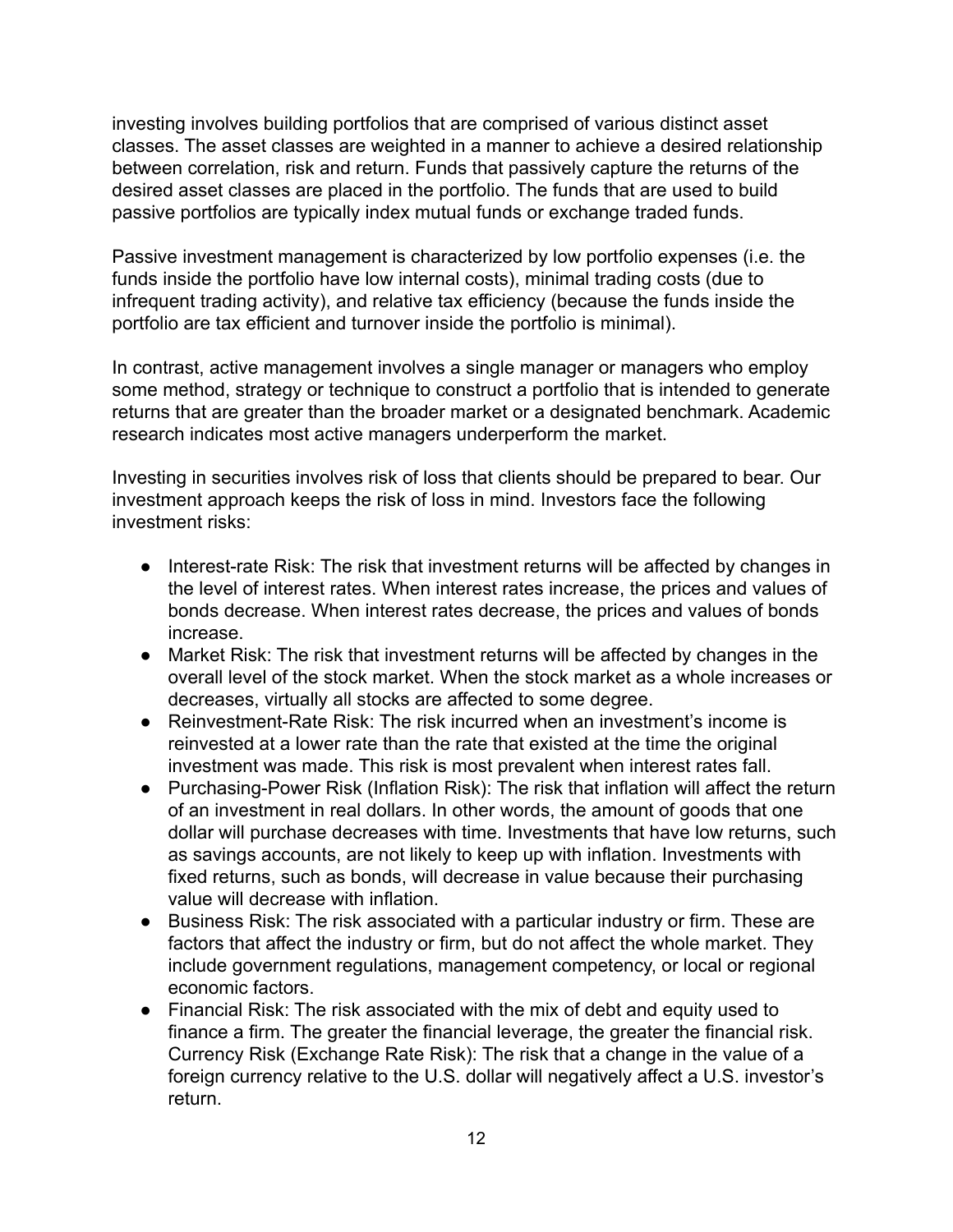● Liquidity Risk: Liquidity is the ability to readily convert an investment into cash. Generally, assets are more liquid if many traders are interested in a standardized product. For example, Treasury Bills are highly liquid, while real estate properties are not.

In general, cash equivalents provide liquidity with minimum income and a return of principal with no capital appreciation. Cash equivalents are, however, subject to purchasing-power risk.

Fixed-income investments provide current income. Usually, the longer the maturity of the security, the higher the income it will generate. Also, with longer maturities, fixed income investments will have greater price volatility and greater opportunity for capital gains or capital losses. Fixed-income investments are subject to interest-rate risk, reinvestment-rate risk, and purchasing-power risk. In additional, foreign bonds would be subject to currency-rate risk and junk bonds would be subject to business risk and financial risk.

The return of principal for bond funds and funds with significant underlying bond holdings is not guaranteed. Mutual fund shares are subject to the same interest rate, inflation, and credit risks associated with the underlying bond holdings. Lower rated bonds are subject to greater fluctuations in value and risk of loss of income and principal than higher rated bonds.

Equity investments are subject to greater volatility, thus providing a greater opportunity for capital gains and a greater opportunity for capital losses. Equity investments offer little or no current income. Equity investments are subject to market risk and interest – rate risk, while providing an opportunity to protect against purchasing-power risk. Also, stock mutual funds, rather than individual equities, may limit the exposure to business risk and financial risk.

Investing outside the United States involves additional risks, such as currency fluctuations, periods of illiquidity, and price volatility. These risks may be heightened in connection with investments in developing countries. Small-company stocks entail additional risks, and they can fluctuate in price more than larger-company stocks. Investments are not FDIC insured, nor are they deposits of or guaranteed by a bank or any other entity, so they may lose value.

Different types of investments involve varying degrees of risk, and you should not assume that future performance of any specific investment or investment strategy (including the investments and/or investment strategies recommended by Joshua Duvall Financial Planning & Accounting, LLC) will be profitable or equal to any specific performance level(s).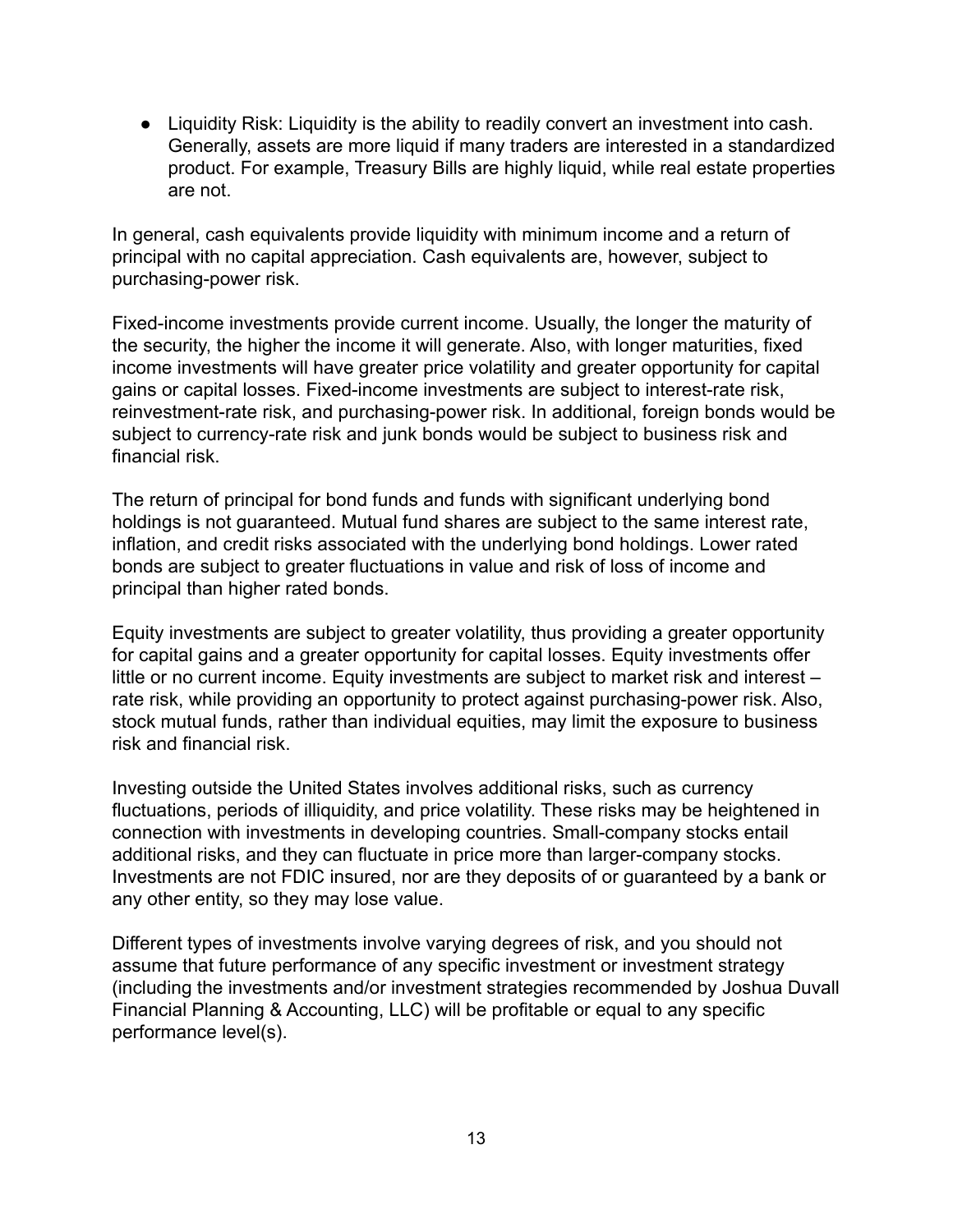# **Item 9 - Disciplinary Information**

Joshua Duvall and Joshua Duvall Financial Planning & Accounting, LLC have no reportable legal or disciplinary events.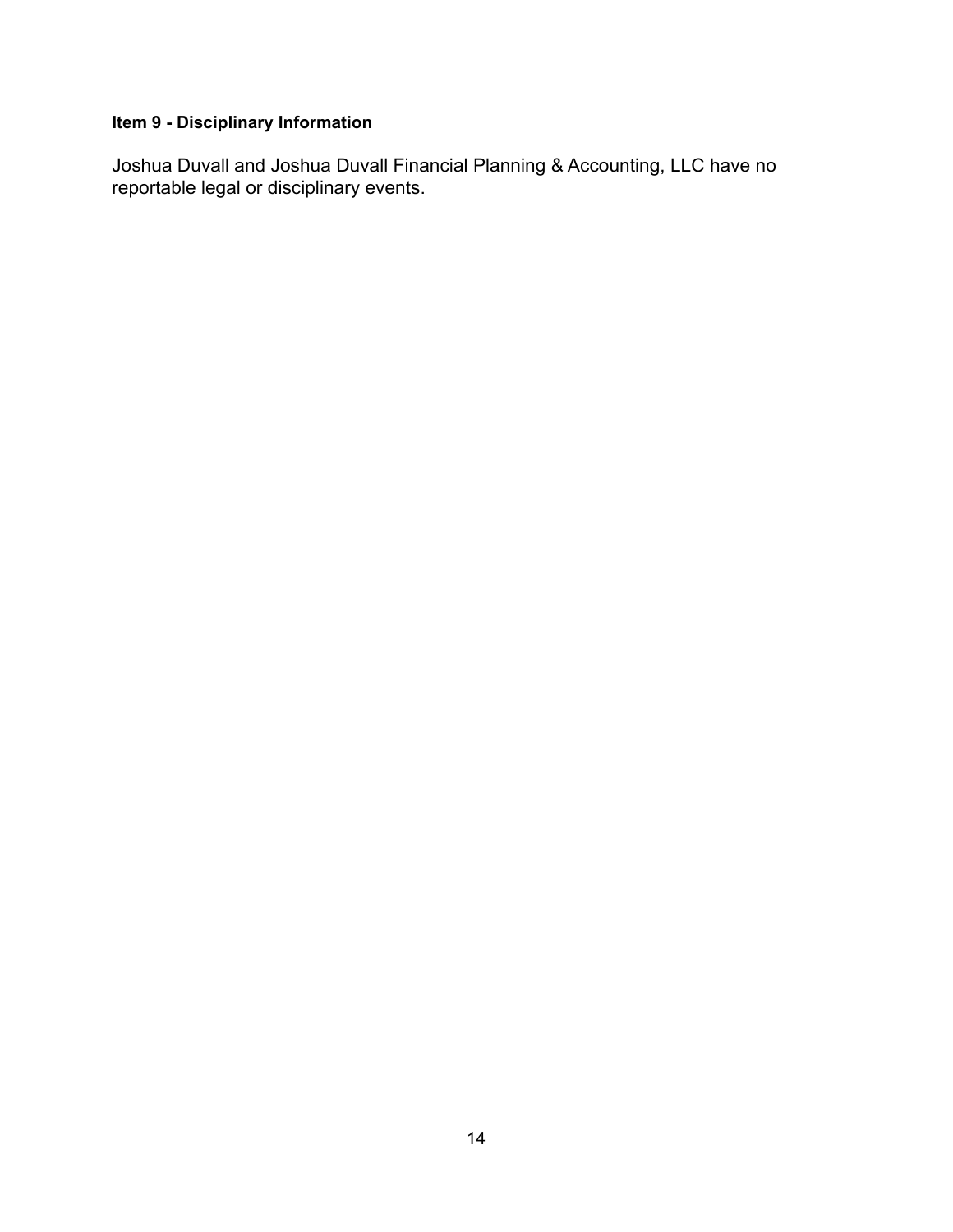### **Item 10 - Other Financial Industry Activities and Affiliations**

Neither Joshua Duvall Financial Planning & Accounting, LLC nor its representatives are registered or have an application pending to register, as a broker-dealer or a registered representative of a broker-dealer.

Neither Joshua Duvall Financial Planning & Accounting, LLC nor its representatives are registered or have an application pending to register, as a futures commission merchant, commodity pool operator, a commodity trading advisor, or a representative of the foregoing.

Joshua Duvall Financial Planning & Accounting, LLC does not have any relationship or arrangement that is material to its advisory business or to its clients with any related person.

Joshua Duvall Financial Planning & Accounting, LLC may recommend other investment advisors for its clients. We will ensure that any third party advisor is licensed or notice filed with the appropriate licensing body prior to doing so.

### **Recommendations or Selections of Other Investment Advisers**

Joshua Duvall Financial Planning & Accounting, LLC may recommend clients to Outside Managers to manage their accounts. In the event that we recommend an Outside Manager, please note that we do not share in their advisory fee. Our fee is separate and in addition to their compensation and will be described to you prior to engagement.

You are not obligated, contractually or otherwise, to use the services of any Outside Manager we recommend. Additionally, Joshua Duvall Financial Planning & Accounting, LLC will only recommend an Outside Manager who is properly licensed or registered as an investment adviser.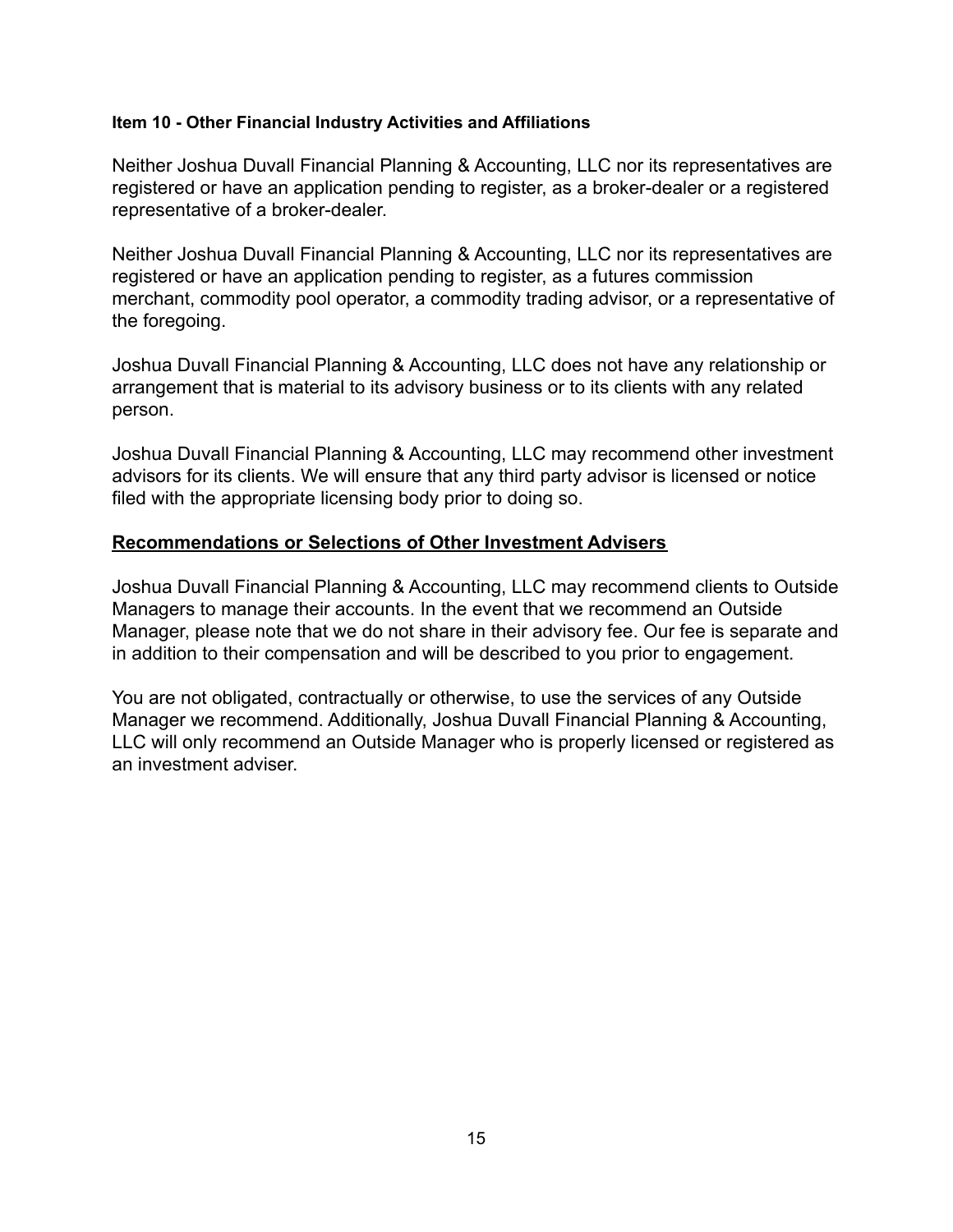### **Item 11 - Code of Ethics, Participation or Interest in Client Transactions and Personal Trading**

Joshua Duvall adheres to the Code of Ethics and Professional Responsibility (Code of Ethics) adopted by the Certified Financial Planner Board of Standards, Inc., and accepts the obligation not only to comply with the mandates and requirements of all applicable laws and regulations but also to take responsibility to act in an ethical and professionally responsible manner in all professional services and activities.

Joshua Duvall will provide a copy of the Code of Ethics to any client or prospective client upon request, and it can also be obtained at the website [http://www.cfp.net/for-cfp-professionals/professional-standards-enforcement/standards](http://www.cfp.net/for-cfp-professionals/professional-standards-enforcement/standards-of-professional-conduct/code-of-ethics-professional-responsibility)[of-professional-conduct/code-of-ethics-professional-responsibility](http://www.cfp.net/for-cfp-professionals/professional-standards-enforcement/standards-of-professional-conduct/code-of-ethics-professional-responsibility).

Neither Joshua Duvall nor any related person of Joshua Duvall Financial Planning & Accounting, LLC recommends, buys, or sells for client accounts securities in which Joshua Duvall or any related person of Joshua Duvall Financial Planning & Accounting, LLC has a material financial interest.

Joshua Duvall and/or representatives of Joshua Duvall Financial Planning & Accounting, LLC may buy or sell securities that are also recommended to clients. However, at no time will Joshua Duvall receive preferential treatment over clients. Furthermore, the securities are widely held and publicly traded.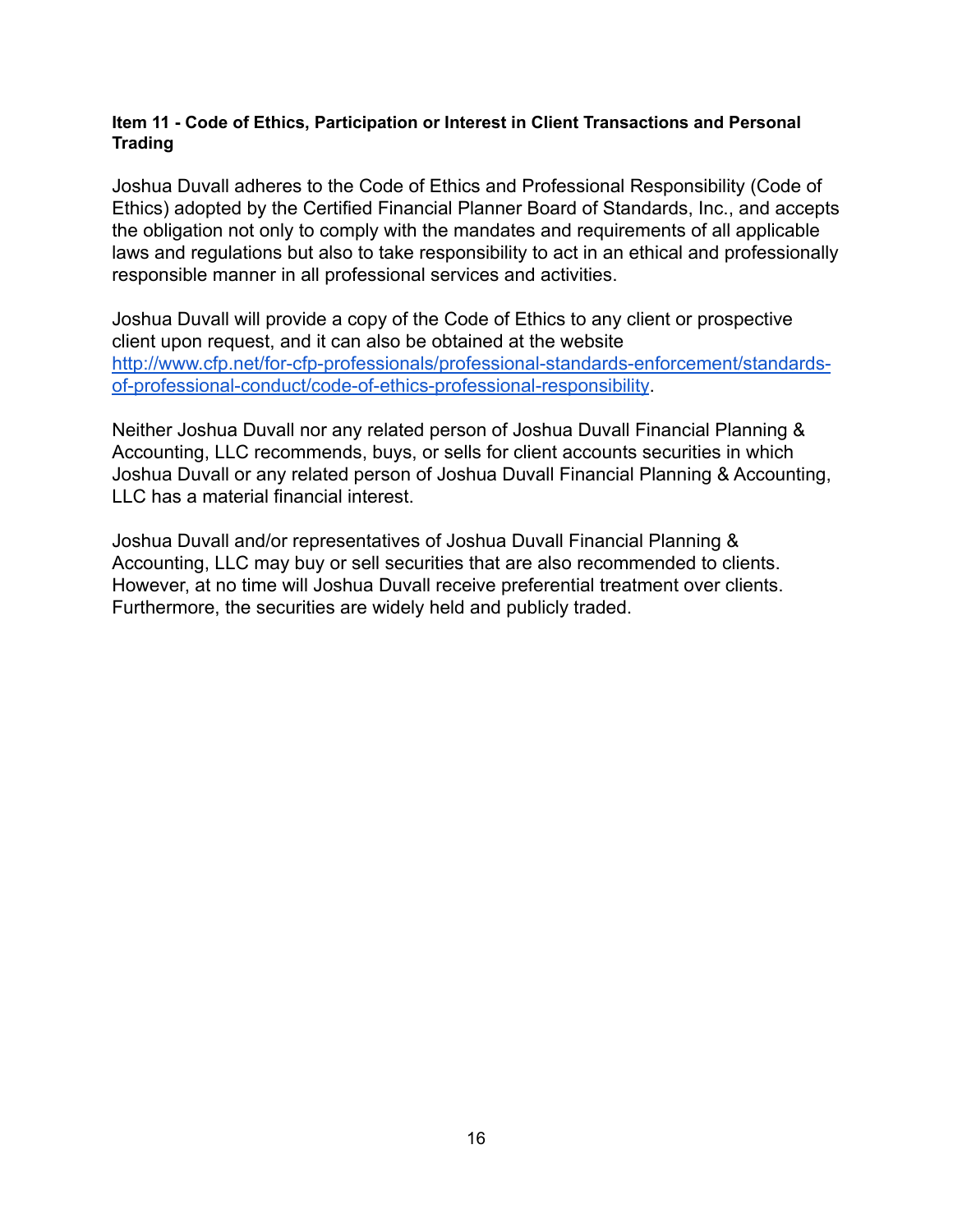### **Item 12 - Brokerage Practices**

Joshua Duvall Financial Planning & Accounting, LLC does not maintain custody of client assets that we advise on. Your assets must be maintained in an account at a "qualified custodian," generally a broker-dealer or bank. We recommend that our clients use MTG, LLC dba Betterment Securities ("Betterment Securities"), a registered broker-dealer and member of the SIPC, as the qualified custodian. Joshua Duvall Financial Planning & Accounting, LLC is independently owned and operated and is not affiliated with Betterment Securities. Betterment Securities will hold client assets in a brokerage account and buy and sell securities when the client instructs them to. While we recommend that you use Betterment Securities as custodian/broker, you will decide whether to do so and will open your account with Betterment Securities by entering into an account agreement directly with them. Joshua Duvall Financial Planning & Accounting, LLC does not open the account for you, although we may assist you in doing so. If you do not wish to place your assets with Betterment Securities, then we cannot manage your account on the Betterment for Advisors (defined below) platform.

### **How We Select Brokers/Custodians**

Joshua Duvall Financial Planning & Accounting, LLC seeks to recommend a custodian/broker that will hold your assets and execute transactions on terms that are, overall, most advantageous when compared with other available providers and their services. We consider a wide range of factors, including:

- Capability to execute, clear, and settle trades (buy and sell securities for your account) itself or to facilitate such services
- Capability to facilitate timely transfers and payments to and from accounts
- Availability of investment research and tools that assist us in making investment decisions
- Quality of services
- Competitiveness of the price of those services and willingness to negotiate the prices
- Reputation, financial strength, and stability
- Prior service to us and our other clients

# **Brokerage and Custodian Fees**

For our clients' accounts that Betterment Securities maintains, Betterment Securities does not charge you separately for custody/brokerageservices, but is compensated as part of the Betterment for Advisors (defined below) platform fee, which is charged for a suite of platform services, including custody, brokerage, and sub-advisory services provided by Betterment and access to the Betterment for Advisors platform. The platform fee is an asset-based fee charged as a percentage of assets in your Betterment account. Clients utilizing the Betterment for Advisors platform may pay a higher aggregate fee than if the investment management, brokerage and other platform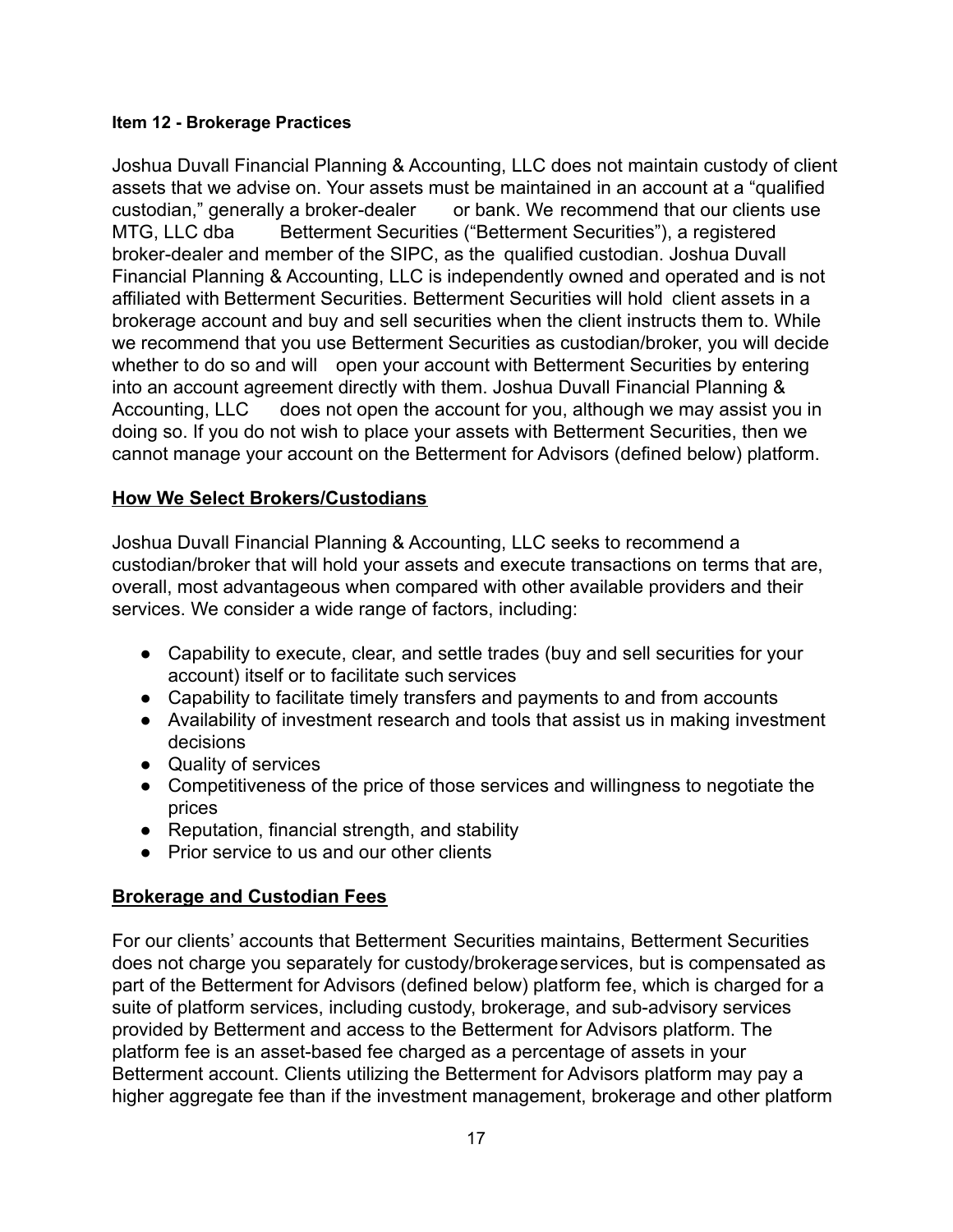services are purchased separately. Nonetheless, for those clients participating in the Betterment for Advisors platform, we have determined that having Betterment Securities execute trades is consistent with our duty to seek "best execution" of your trades. Best execution means the most favorable terms for a transaction based on all relevant factors, including those listed above (see "How We Select Brokers/Custodians").

# **Services Available to Joshua Duvall Financial Planning & Accounting, LLC via Betterment for Advisors**

Betterment Securities serves as broker-dealer to Betterment for Advisors, an investment and advice platform serving independent investment advisory firms like Joshua Duvall Financial Planning & Accounting, LLC. Betterment for Advisors also makes available various support services which may not be available to Betterment's retail customers. Some of those services help Joshua Duvall Financial Planning & Accounting, LLC manage or administer our clients' accounts, while others help us manage and grow our business. Betterment for Advisors' support services are generally available on an unsolicited basis (we don't have to request them) and at no charge to us.

# **Services That Benefit You**

Betterment for Advisors includes access to a globally diversified, low-cost portfolio of ETFs, execution of securities transactions, and custody of client assets through Betterment Securities. In addition, a series of model portfolios created by third-party providers are also available on the platform. Betterment Securities' services described in this paragraph generally benefit you and your account.

# **Services That May Not Directly Benefit You**

Betterment for Advisors also makes available to Joshua Duvall Financial Planning & Accounting, LLC other products and services that benefit us, but may not directly benefit you or your account. These products and services assist us in managing and administering our clients' accounts, such as software and technology that may:

- Assist with back-office functions, recordkeeping, and client reporting of our clients' accounts
- Provide access to client account data (such as duplicate trade confirmations and account statements)
- Provide pricing and other market data

# **Services That Generally Benefit Only Joshua Duvall Financial Planning & Accounting, LLC**

By using Betterment for Advisors, Joshua Duvall Financial Planning & Accounting, LLC is offered other services intended to help us manage and further develop our business enterprise. These services include: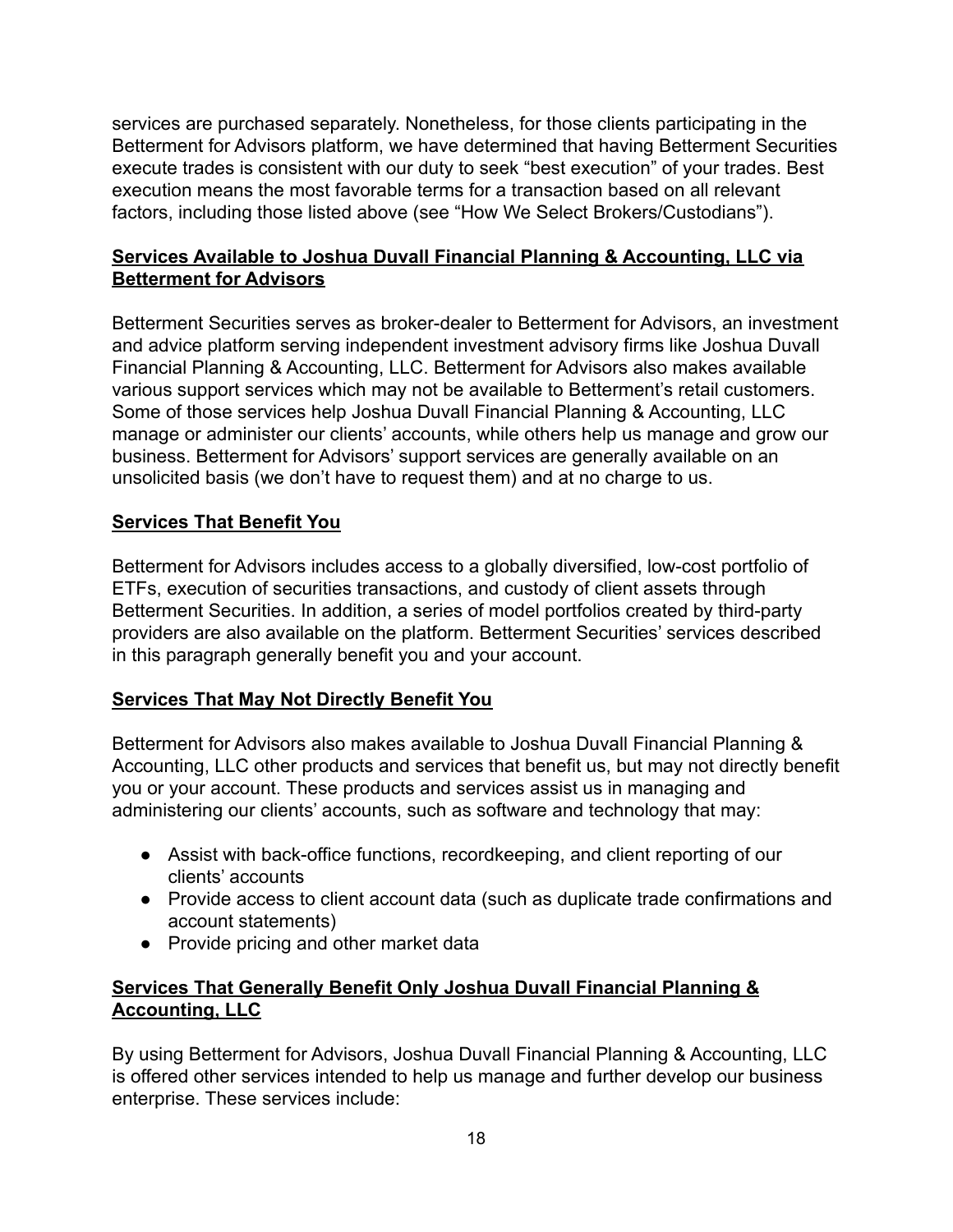- Consulting (including through webinars) on technology and business needs
- Access to publications and conferences on practice management

# **Our Interest in Betterment Securities' Services**

The availability of these services from Betterment for Advisors benefits us because we do not have to produce or purchase them. In addition, we do not have to pay for Betterment Securities' services. We may have an incentive to recommend that you maintain your account with Betterment Securities, based on our interest in receiving Betterment for Advisors and Betterment Securities' services that benefit our business rather than based on your interest in receiving the best value in custody services and the most favorable execution of your transactions. This is a potential conflict of interest. We believe, however, that our selection of Betterment Securities as custodian and broker is in the best interests of our clients. Our selection is primarily supported by the scope, quality, and price of Betterment Securities' services (see "How We Select Brokers/Custodians") and not Betterment for Advisors and Betterment Securities' services that benefit only us or that may not directly benefit you.

# **Betterment for Advisors' Trading Policy**

When using the Betterment for Advisors platform, we and you are subject to the trading policies and procedures established by Betterment. These policies and procedures limit our ability to control, among other things, the timing of the execution of certain trades (including in response to withdrawals, deposits,or asset allocation changes) within your account. You should not expect that trading on Betterment is instant, and, accordingly, you should be aware that Betterment does not permit clients or Joshua Duvall Financial Planning & Accounting, LLC to control the specific time during a day that securities are bought or sold in your account (i.e., to "time the market"). Betterment describes its trading policies in Betterment LLC's Form ADV Part 2A. As detailed in that document, Betterment generally trades on the same business day as it receives instructions from you or us. However, transactions will be subject to processing delays in certain circumstances. In particular, orders initiated on non-business days and after markets close generally will not transact until the next business day. Betterment also maintains a general approach of not placing securities orders during approximately the first thirty minutes after the opening of any market session. Betterment also generally stops placing orders arising from allocation changes in existing portfolios approximately thirty minutes before the close of any market session. Betterment continues placing orders associated with deposit and withdrawal requests until market close. Betterment maintains a general approach of not placing orders around the time of scheduled Federal Reserve interest rate announcements. Furthermore, Betterment may delay or manage trading in response to market instability. For further information, please consult Betterment LLC's Form ADV Part 2A.

# **Brokerage for Client Referrals**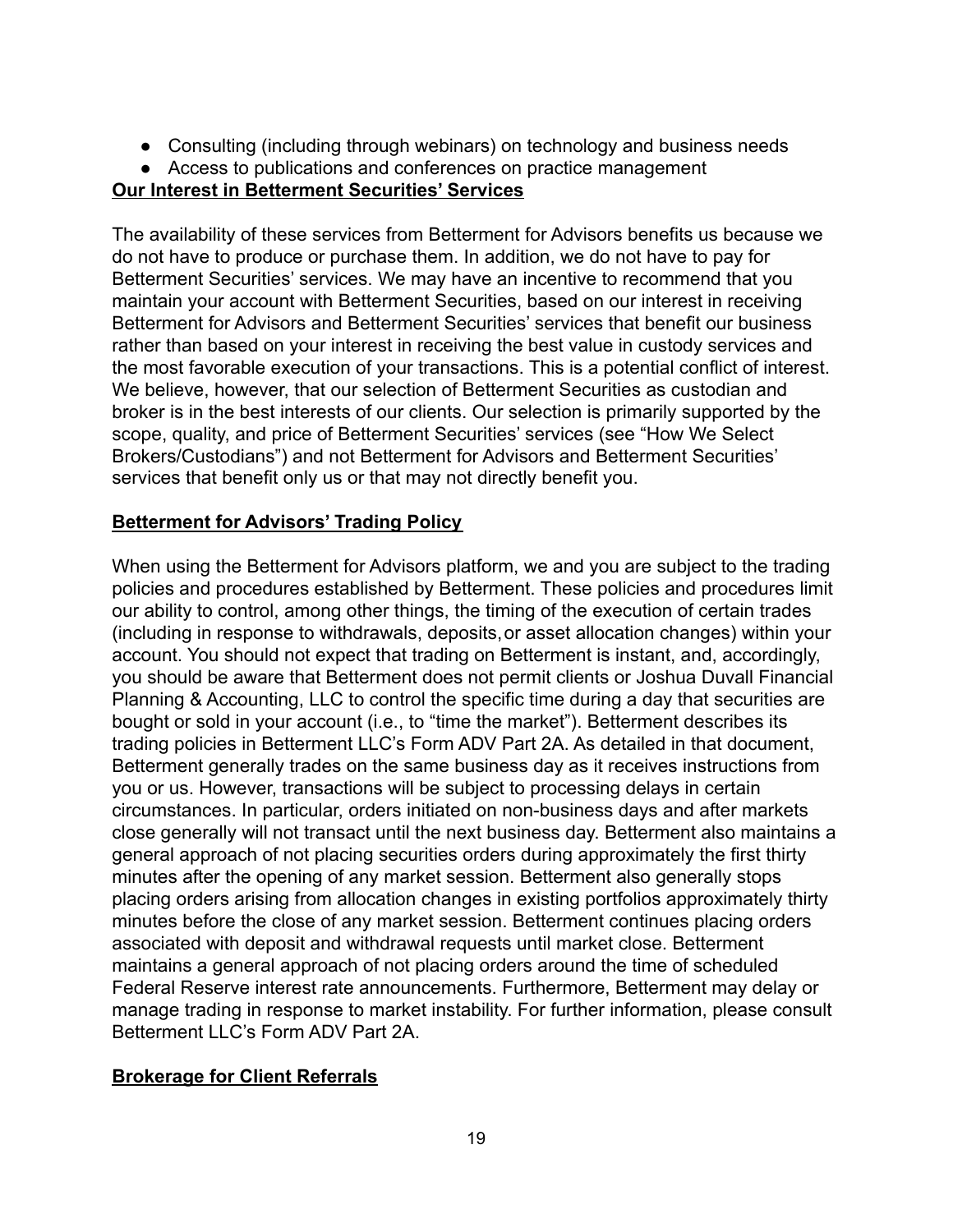Joshua Duvall Financial Planning & Accounting, LLC does not receive any client referrals from any brokerage including Betterment for Advisors.

### **Directed Brokerage**

Joshua Duvall Financial Planning & Accounting, LLC does not have a directed brokerage arrangement and does not participate in directed brokerage arrangements.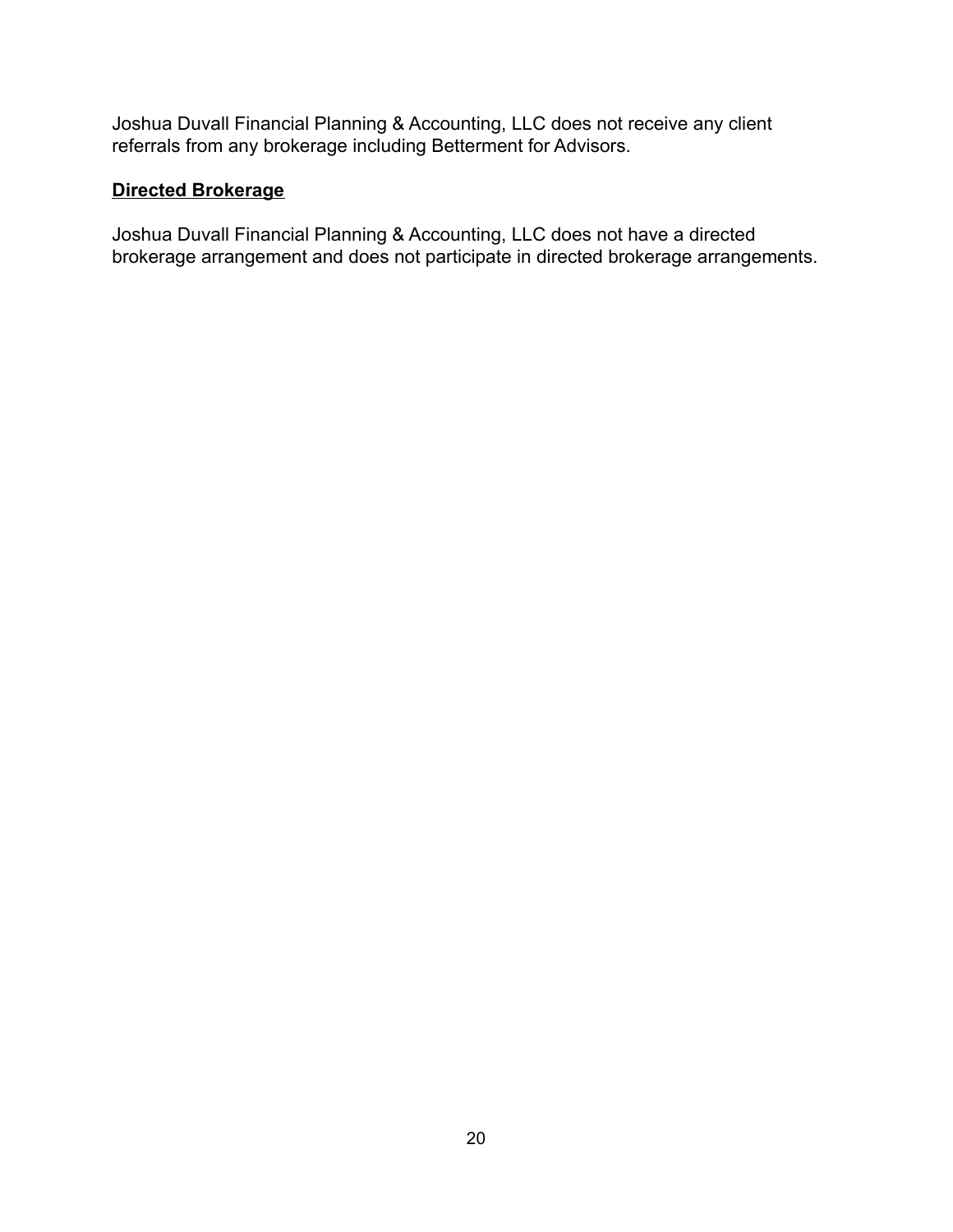#### **Item 13 - Review of Accounts**

Joshua Duvall Financial Planning & Accounting, LLC seeks to provide a review of every client's financial plan (financial plan, investment allocation, tax plan, giving plan) and progress toward stated goals on an annual basis. Client's may initiate reviews of their financial situation more frequently by contacting Joshua Duvall directly. Clients also have tools at their disposal, provided by Joshua Duvall Financial Planning & Accounting, LLC that allow them to review their accounts at their convenience. These tools include personal financial planning software provided by Right Capital and investment account software provided by Betterment for Advisors. These services are available to clients who participate in the ongoing financial planning service offerings from Joshua Duvall Financial Planning & Accounting, LLC.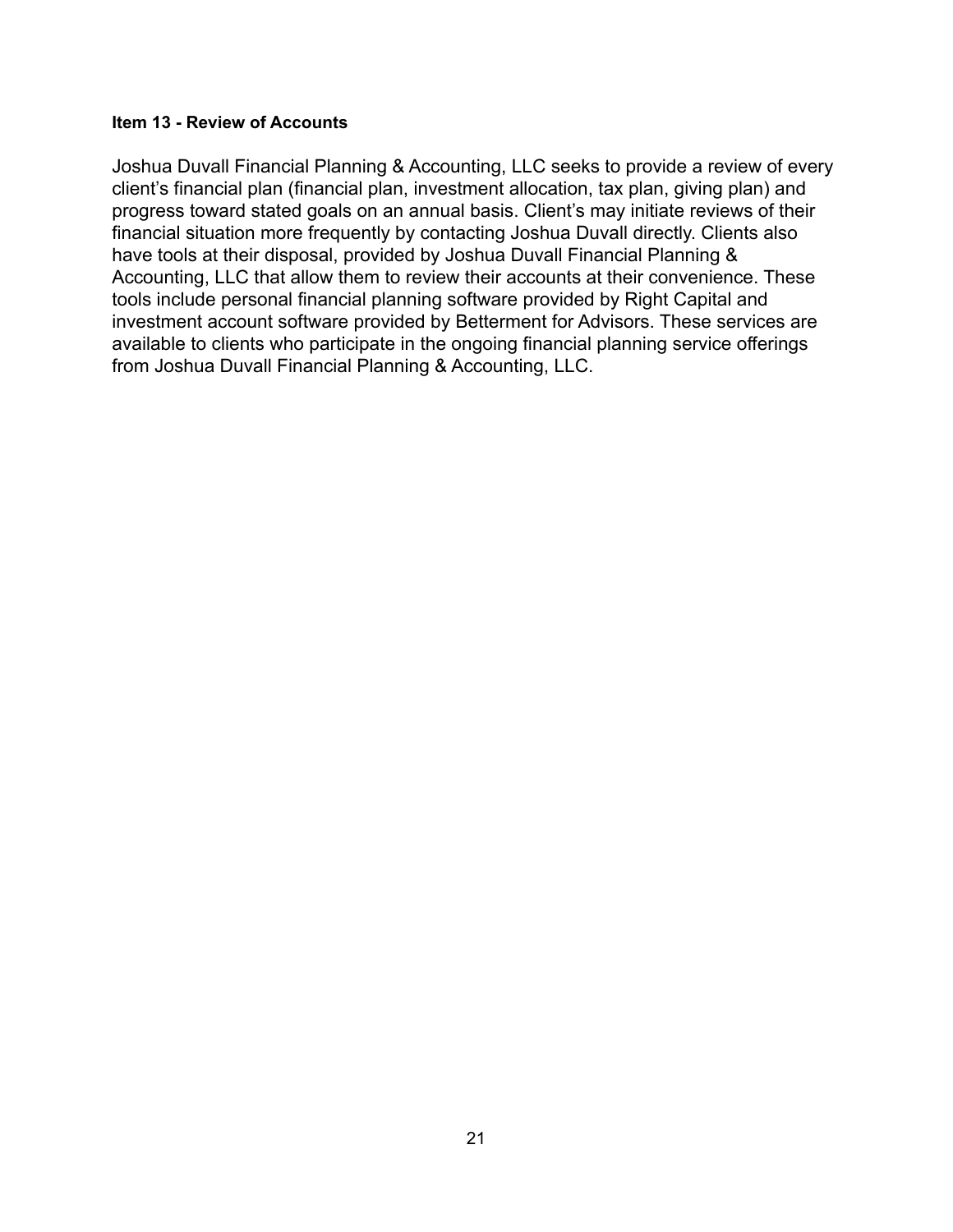### **Item 14 - Client Referrals and Other Compensation**

### **Betterment for Advisors**

Joshua Duvall Financial Planning & Accounting, LLC receives a non-economic benefit from Betterment for Advisors and Betterment Securities in the form of the support products and services it makes available to us and other independent investment advisors whose clients maintain their accounts at Betterment Securities. These products and services, how they benefit us, and the related conflicts of interest are described above (see Item 12 - Brokerage Practices). The availability to us of Betterment for Advisors' and Betterment Securities' products and services is not based on us giving particular investment advice, such as buying particular securities for our clients.

Joshua Duvall Financial Planning & Accounting, LLC does not engage in an client referral program, and does not compensate any individual for receiving client referrals. All client referrals which may be received are done so without any compensation or financial agreements attached.

### **ZOE Financial Solicitor Arrangement**

The Advisor engages independent solicitors to provide client referrals. If a client is referred to us by a solicitor, this practice is disclosed to the client in writing by the solicitor and the Advisor pays the solicitor out of its own funds—specifically, the Advisor generally pays the solicitor a portion of the advisory fees earned for financial planning and investment management services of the client or investor that was referred. The use of solicitors is strictly regulated under applicable federal and state law. The Advisor's policy is to fully comply with the requirements of Rule 206(4)-3, under the Investment Advisers Act of 1940, as amended, and similar state rules, as applicable.

The Advisor may receive client referrals from Zoe Financial, Inc through its participation in Zoe Advisor Network (ZAN). Zoe Financial does not supervise the Advisor and has no responsibility for the Advisor's management of client portfolios or the Advisor's other advice or services. The Advisor pays Zoe Financial an on-going fee for each successful client referral. This fee is usually a percentage of the advisory fee that the client pays to the Advisor ("Solicitation Fee"). The Advisor will not charge clients referred through Zoe Advisor Network any fees or costs higher than its standard fee schedule offered to its clients.

### **Income Tax Preparation**

Joshua Duvall Financial Planning & Accounting, LLC may prepare and e-file personal and business income tax returns for clients and non-clients alike. A separate fee may be charged for this service, which is unrelated to the investment advice. The fee is not in excess of \$500 and is not prepaid.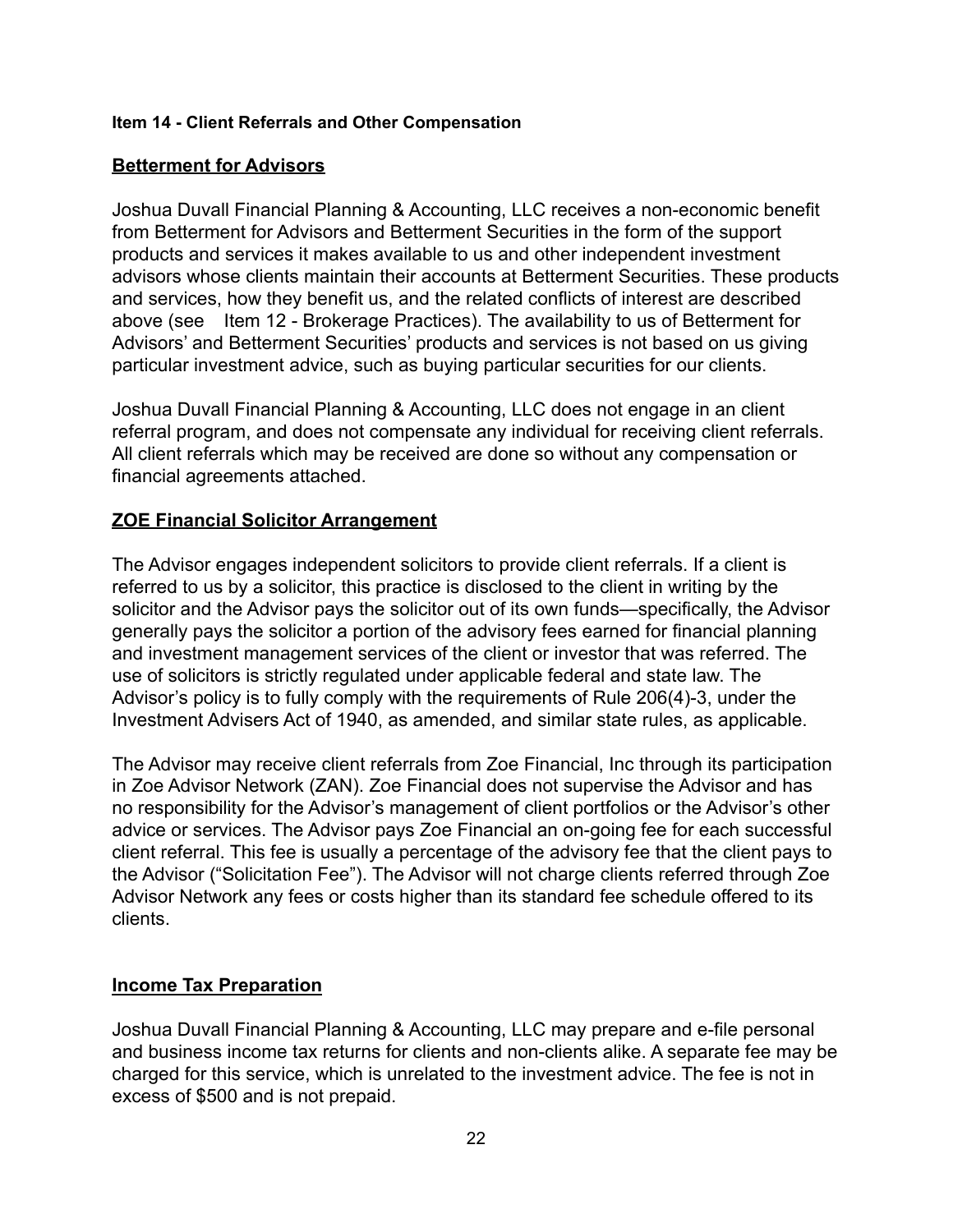#### **Item 15 - Custody**

Joshua Duvall Financial Planning & Accounting, LLC does not maintain custody of any client accounts. Betterment Securities maintains actual custody of your assets. Your statements will be available for you to review on the activity section of your Betterment for Advisors account portal. You will also receive account statements directly from Betterment Securities at least quarterly at [www.bettermentsecurities.com](http://www.bettermentsecurities.com). You should carefully review those statements promptly, and compare them closely to any other account statement you may receive.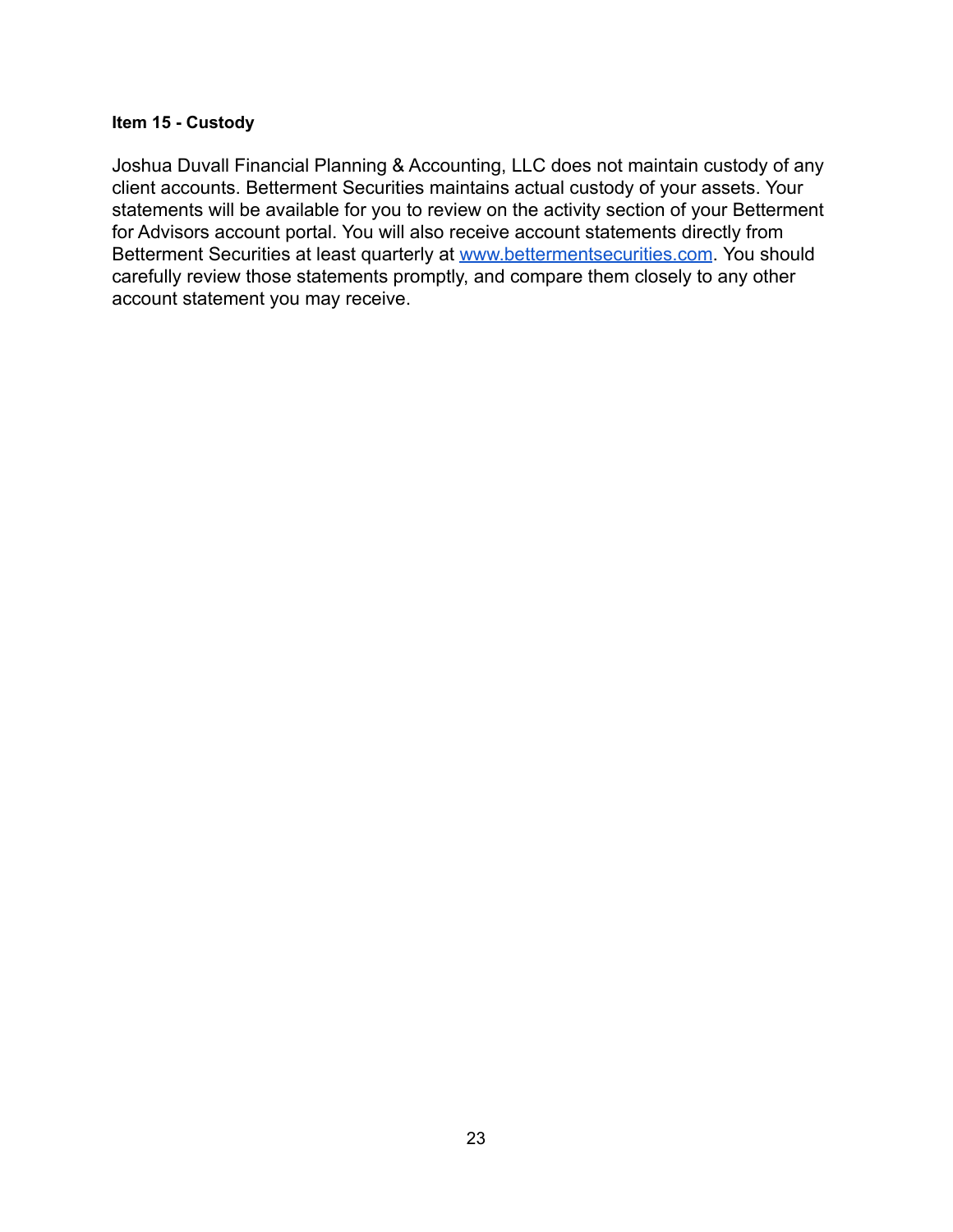#### **Item 16 - Investment Discretion**

Joshua Duvall Financial Planning & Accounting, LLC does not request or accept discretionary authority on the investments it manages for clients. Investment management services are provided in conjunction with investment advice (asset allocation, investment planning, goal setting, risk tolerance evaluation, investment experience evaluation, investment strategy execution) as a service to clients. Investment advice is provided by Joshua Duvall to its clients, and the clients make all final decisions related to the implementation of investment recommendations. Joshua Duvall does not buy or sell securities on behalf of a client without first receiving the client's written approval.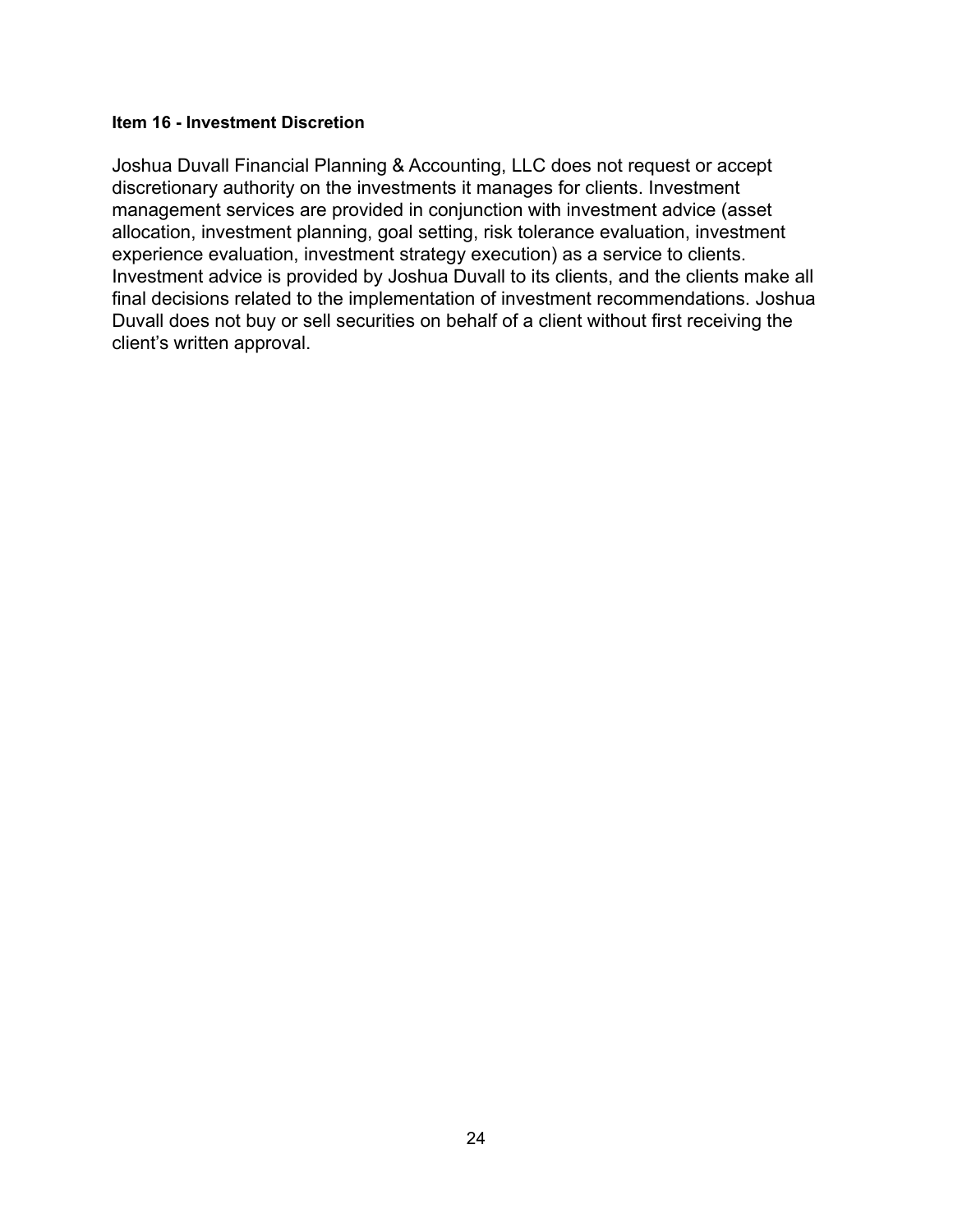### **Item 17 - Voting Client Securities**

Joshua Duvall Financial Planning & Accounting, LLC does not vote proxies for securities that you may hold in your accounts. Clients are responsible for voting on proxies that you may receive from issuers of various securities owned by you or held in your accounts. You may receive proxy solicitations from stock or bond issuers or mutual fund or exchange traded fund firms because of pending mergers, acquisitions, tender offers or bankruptcy proceedings for example. Joshua Duvall instructs the custodian of your account to forward to you copies of all appropriate proxies and shareholder communications related to your holdings. You may contact Joshua Duvall with any questions related to proxies you may receive.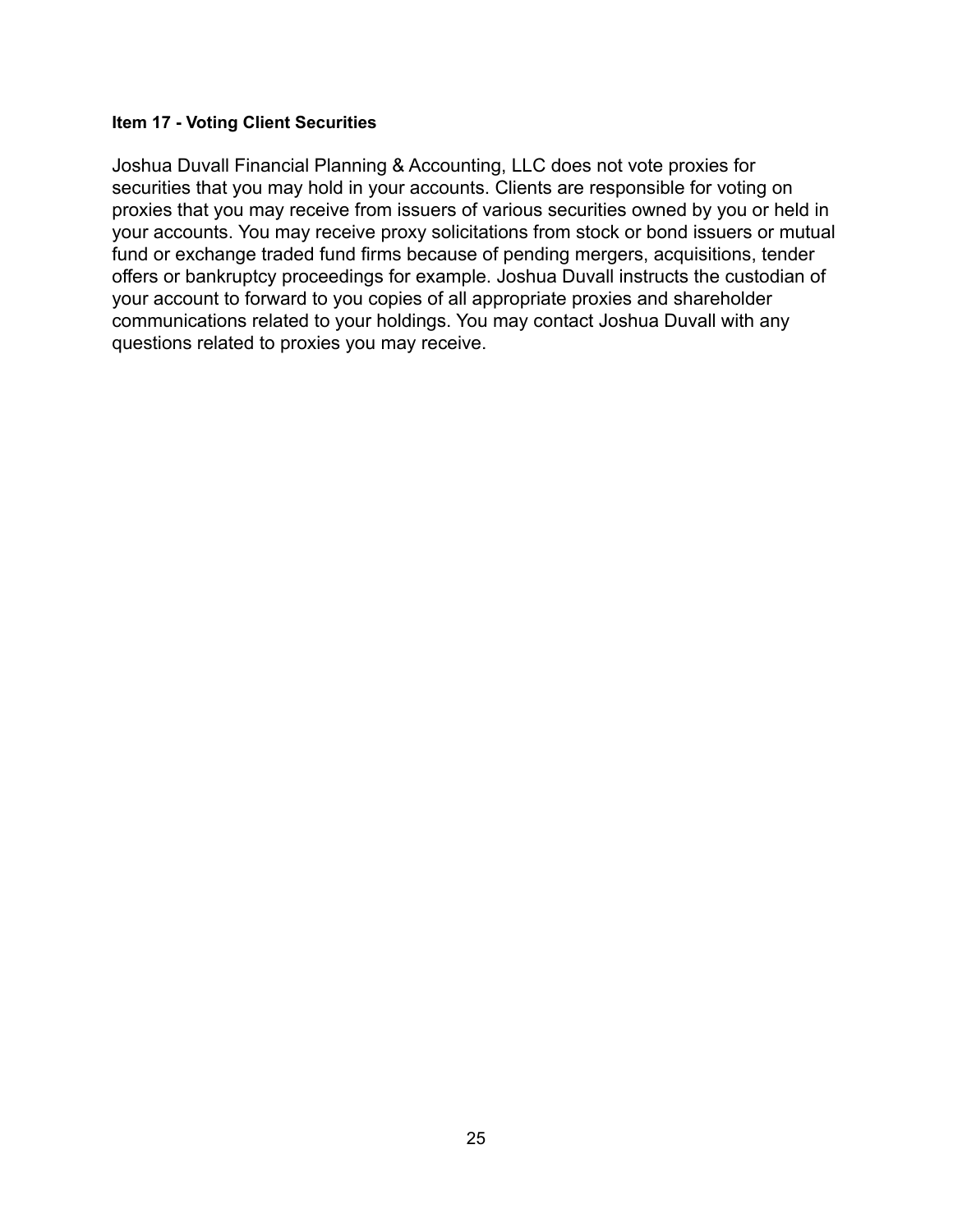### **Item 18 - Financial Information**

Joshua Duvall Financial Planning & Accounting, LLC does not require a prepayment of more than \$500 in fees per client, six months or more in advance. For additional information regarding payment of fees, see Item 5 - Fees and Compensation above. Joshua Duvall has no financial commitment that impairs its ability to meet contractual and fiduciary commitments to clients, and has not been the subject of a bankruptcy proceeding.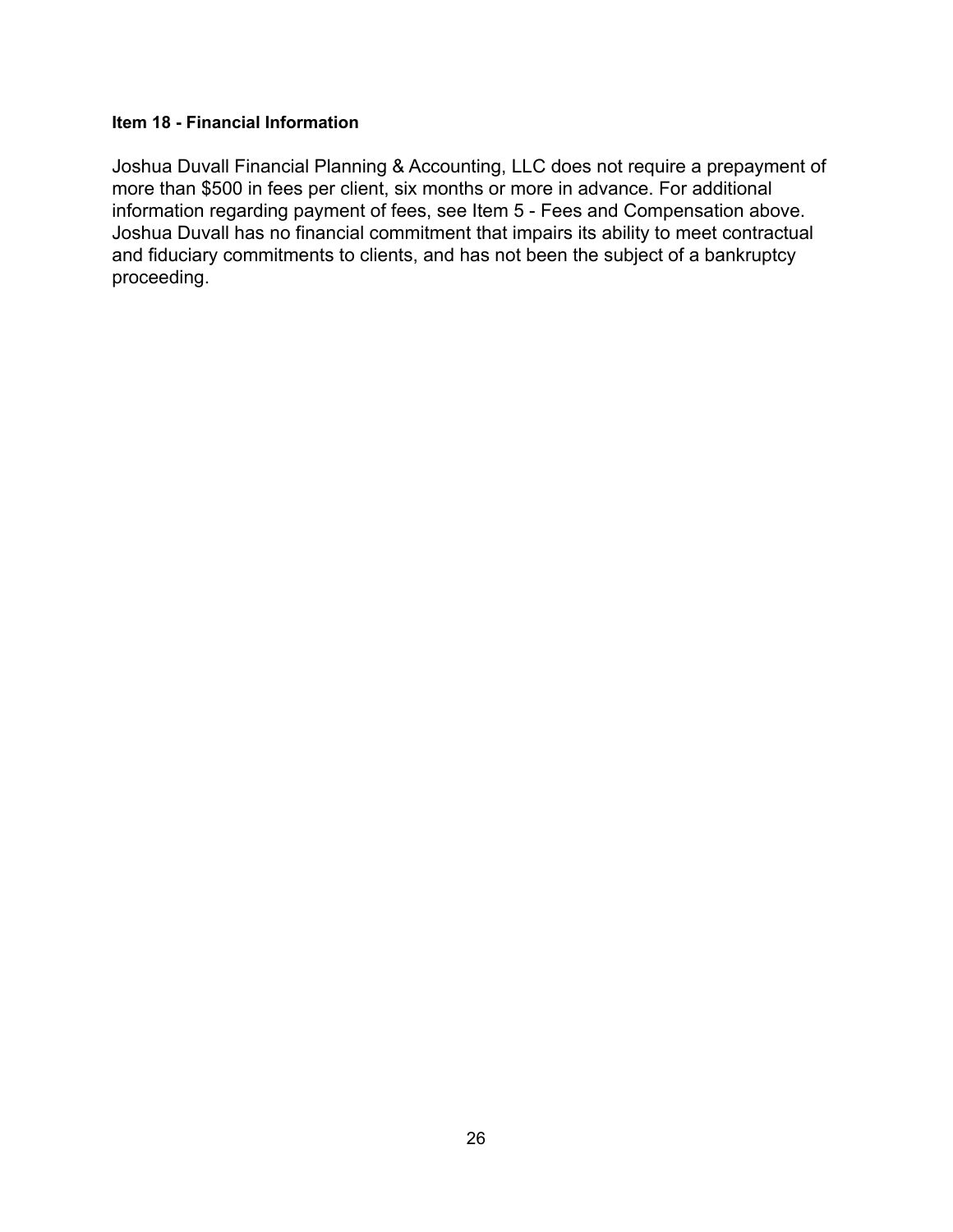#### **Item 19 - Requirements for State-Registered Advisers**

Joshua Duvall is the sole member of Joshua Duvall Financial Planning & Accounting, LLC. Information on Joshua's business background, education, and qualifications is contained in a supplement to this brochure. You should receive both the brochure and the supplement, Form ADV Part 2B. Neither Joshua Duvall or Joshua Duvall Financial Planning & Accounting, LLC have any relationship or arrangement with any issuer of securities.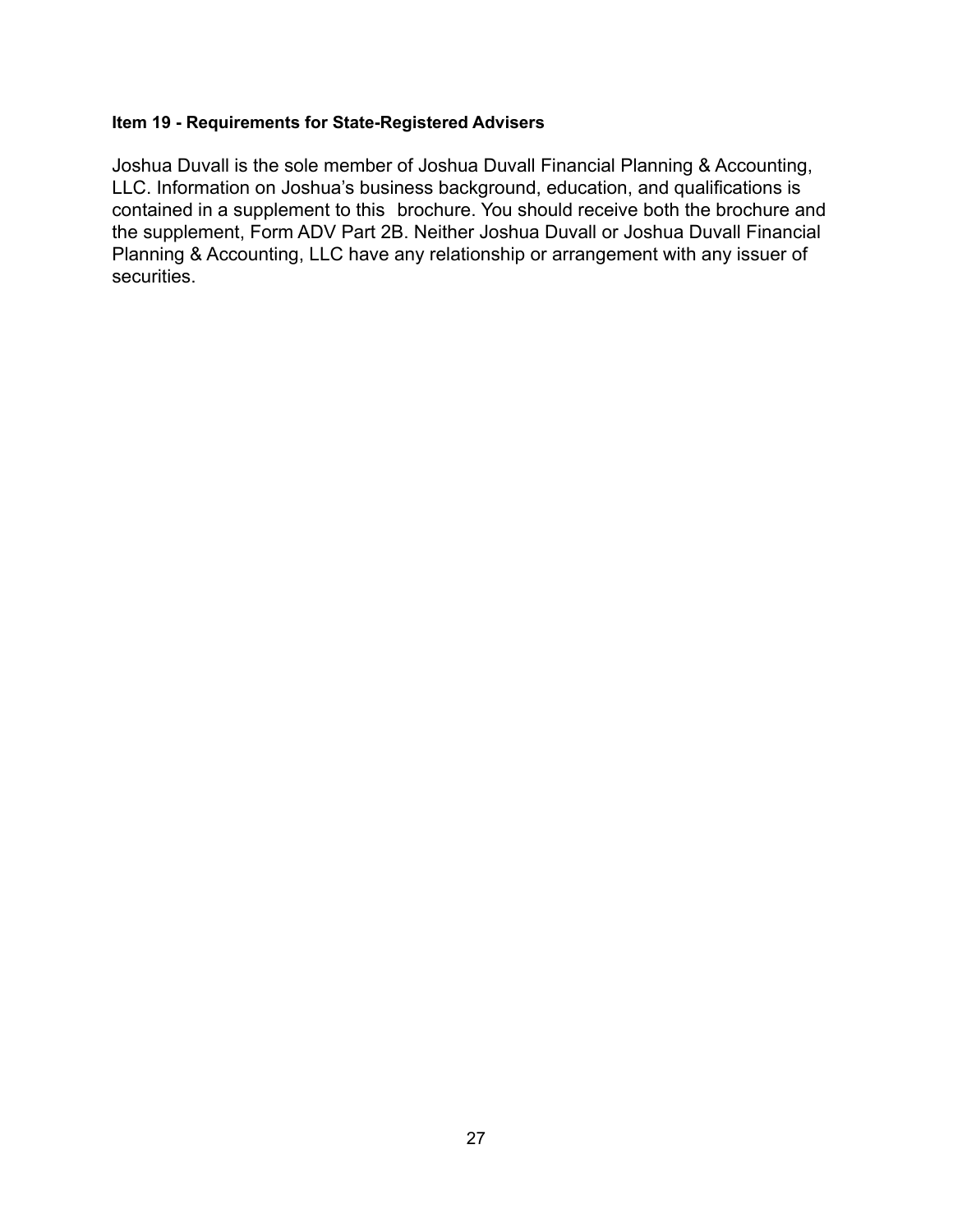**Item 1 - Cover Page**

# Joshua Duvall Financial Planning & Accounting, LLC

103 Oakshade Road, Tabernacle, NJ 08088 888-997-PLAN (7526) [www.joshuaduvall.com](http://www.joshuaduvall.com) September 20, 2021

> **Form ADV Part 2B Brochure Supplement**

**This Brochure Supplement provides information about Joshua Duvall that supplements the Joshua Duvall Financial Planning & Accounting, LLC Brochure. You should have received a copy of the Brochure. Please contact Joshua Duvall if you did not receive Joshua Duvall Financial Planning & Accounting, LLC's Brochure or if you have any questions about the contents of this supplement.**

**Additional information about Joshua Duvall is also available on the SEC's website at [www.adviserinfo.sec.gov.](http://www.adviserinfo.sec.gov) You can search this site by a unique identifying number, known as a CRD number. The CRD number for Joshua Duvall is 6012654.**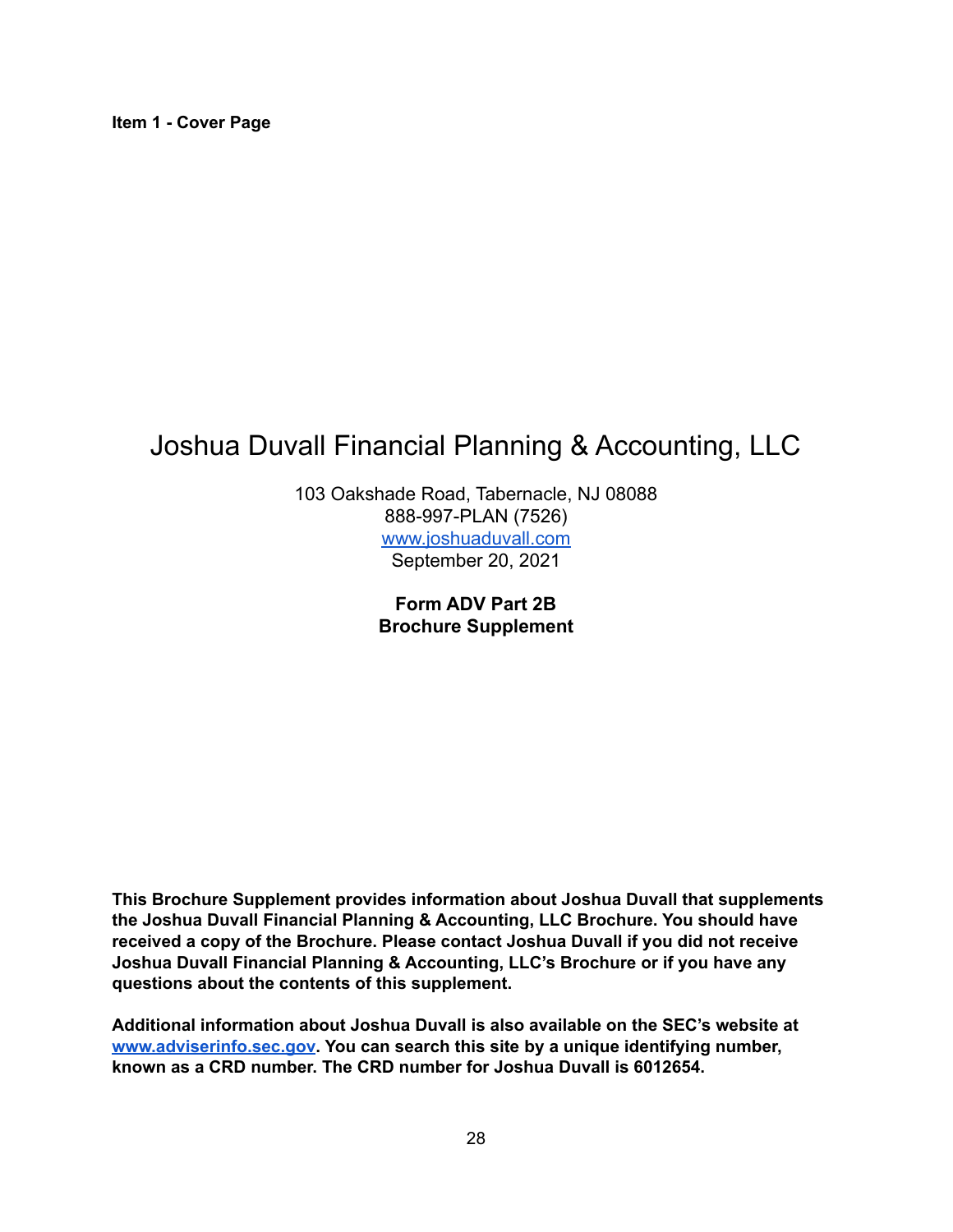#### **Item 2 - Educational Background and Business Experience**

Joshua Duvall was born in 1987. Joshua Duvall founded Joshua Duvall, CFP® in 2017. Updated to Joshua Duvall Financial Planning & Accounting, LLC in 2022.

### **Education**

Registered Federal Income Tax Preparer IRS - 2015 to Present

CERTIFIED FINANCIAL PLANNER™ PROFESSIONAL CFP Board - 2014

Financial Planning Executive Certificate Fisher School of Business, The Ohio State University - 2014

BSBA Management, Concentration Finance & Marketing Drake University - 2008

### **Professional Experience**

Joshua Duvall Financial Planning & Accounting, LLC Owner/Personal Financial Life Advisor - 2017 to Present

Cordasco Financial Network Financial Advisor - 2014 to 2016

Capital Financial Services Financial Advisor - 2013 to 2014

LPL Financial Financial Advisor - 2013

New York Life/NYLIFE Securities Financial Advisor - 2011 to 2012

State Farm Insurance Company Insurance Associate - 2009 to 2011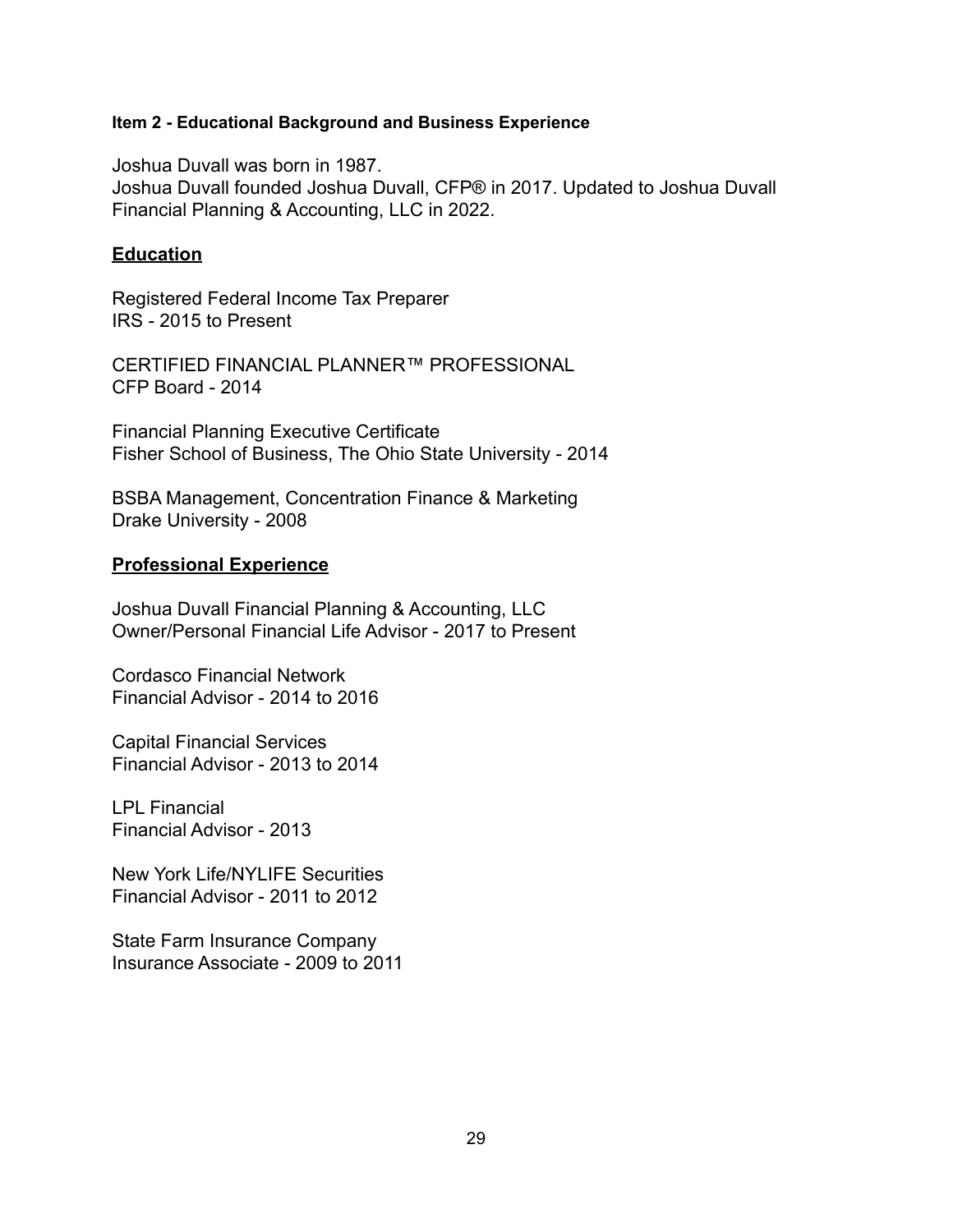# **Professional Certifications**

Certified Financial Planners (CFP®) are licensed by the CFP® Board to use the CFP® mark. The following are the CFP® certification requirements:

- Bachelor's degree from an accredited college or university.
- Completion of the financial planning education requirements set by the CFP® Board [\(www.cfp.net](http://www.cfp.net)).
- Successful completion of the 10-hour CFP® Certification Exam.
- Three-year qualifying full-time work experience.
- Successfully pass the Candidate Fitness Standards and background check.
- 30 hours of Continuing Education, including 2 hours of CFP® Ethics Training by CFP® Board Certified CE providers every two years.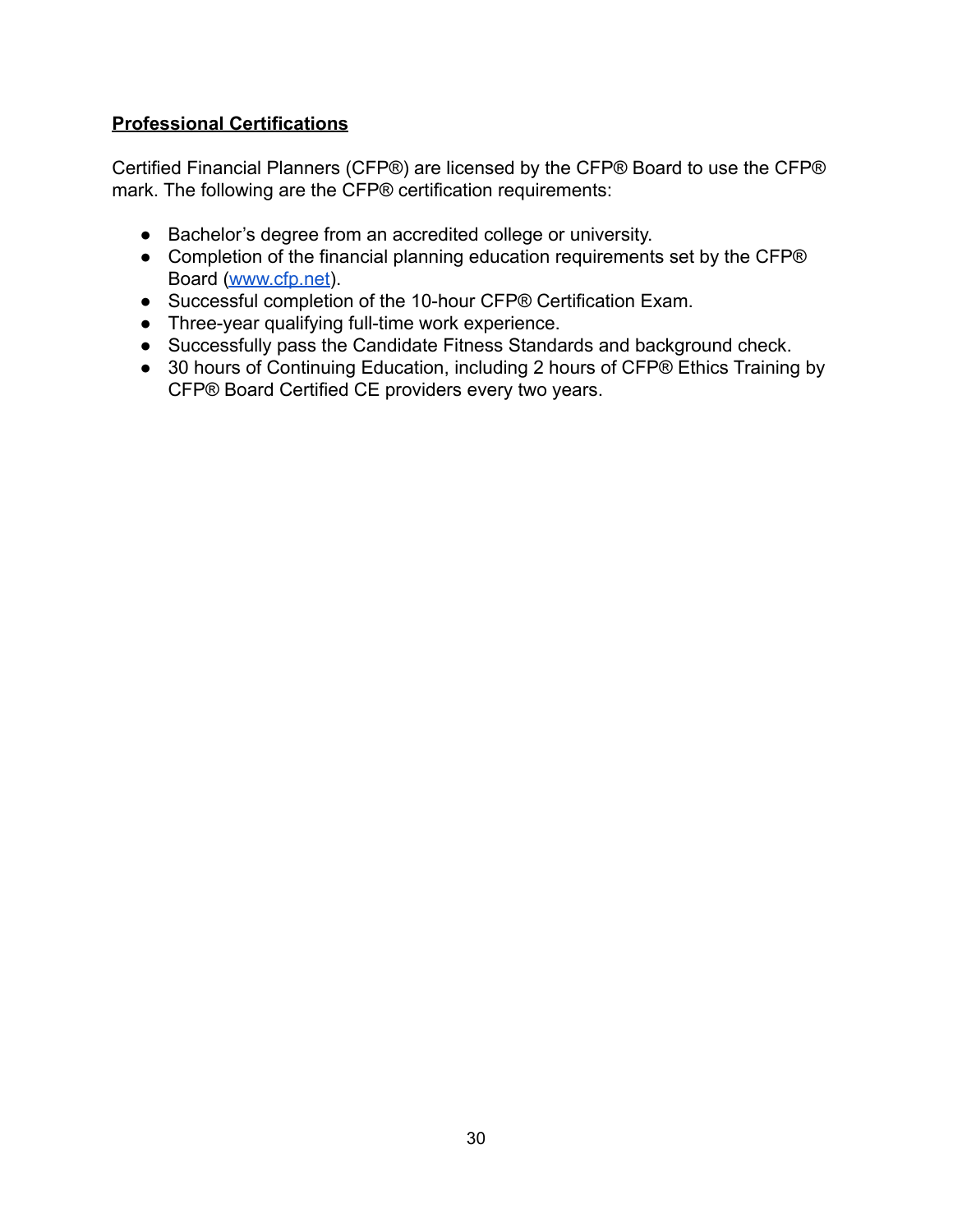# **Item 3 - Disciplinary Information**

Registered investment advisers are required to disclose all material facts regarding any legal or disciplinary events that would be material to your evaluation of each supervised person providing investment advice. No information is applicable to this item.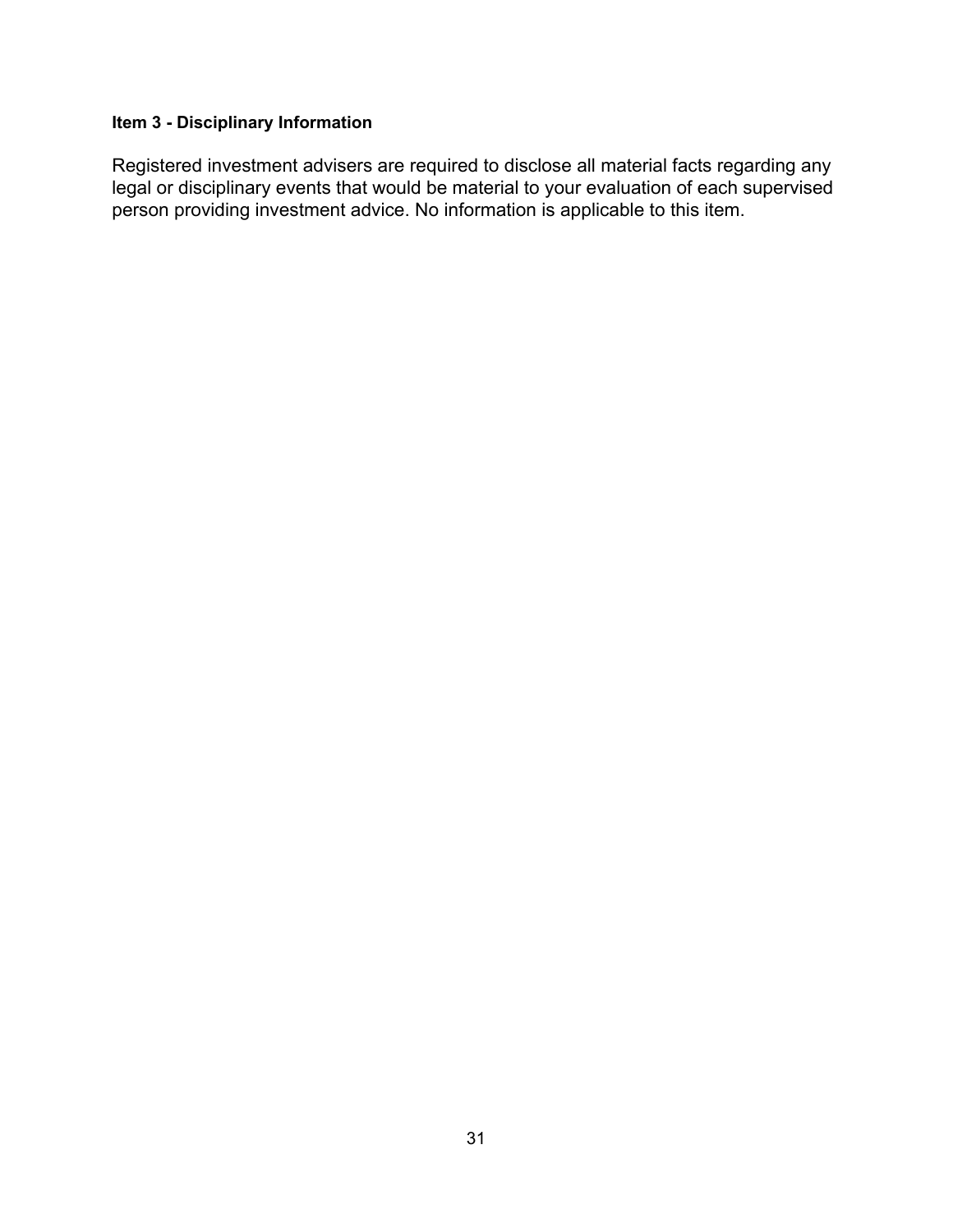#### **Item 4 - Other Business Activities**

As of the date of this filing, in addition to his role as owner and personal financial advisor, Joshua Duvall also provides digital marketing services to other organizations. As of the date of this filing, Joshua's digital marketing role provides a substantial source of his income and consumes a substantial amount of his time.

### **Income Tax Preparation**

Joshua Duvall Financial Planning & Accounting, LLC may prepare and e-file personal and business income tax returns for clients and non-clients alike. A separate fee may be charged for this service, which is unrelated to the investment advice. The fee is not in excess of \$500 and is not prepaid.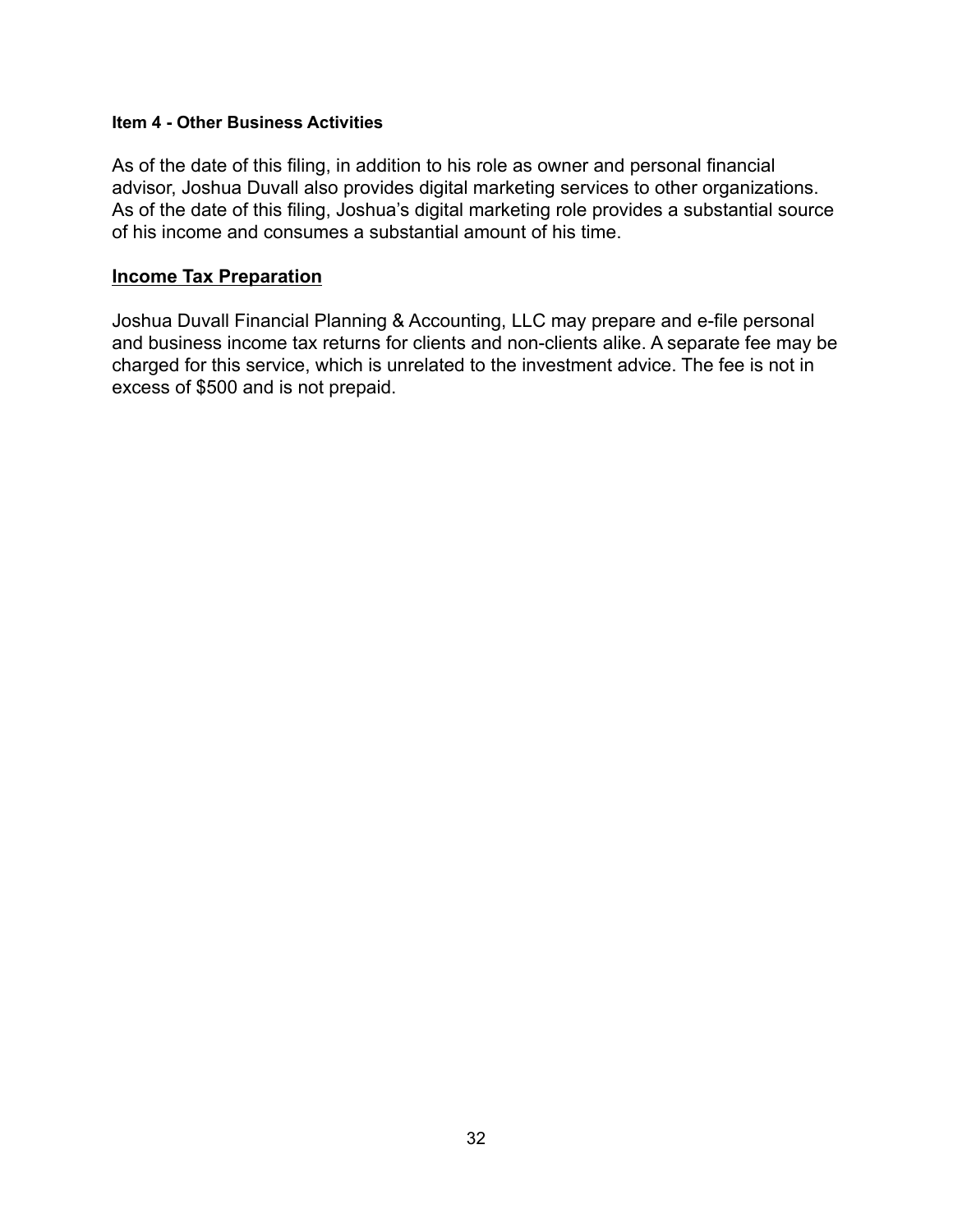### **Item 5 - Additional Compensation**

In addition to his role at Joshua Duvall Financial Planning & Accounting, LLC, Joshua Duvall receives no other additional compensation.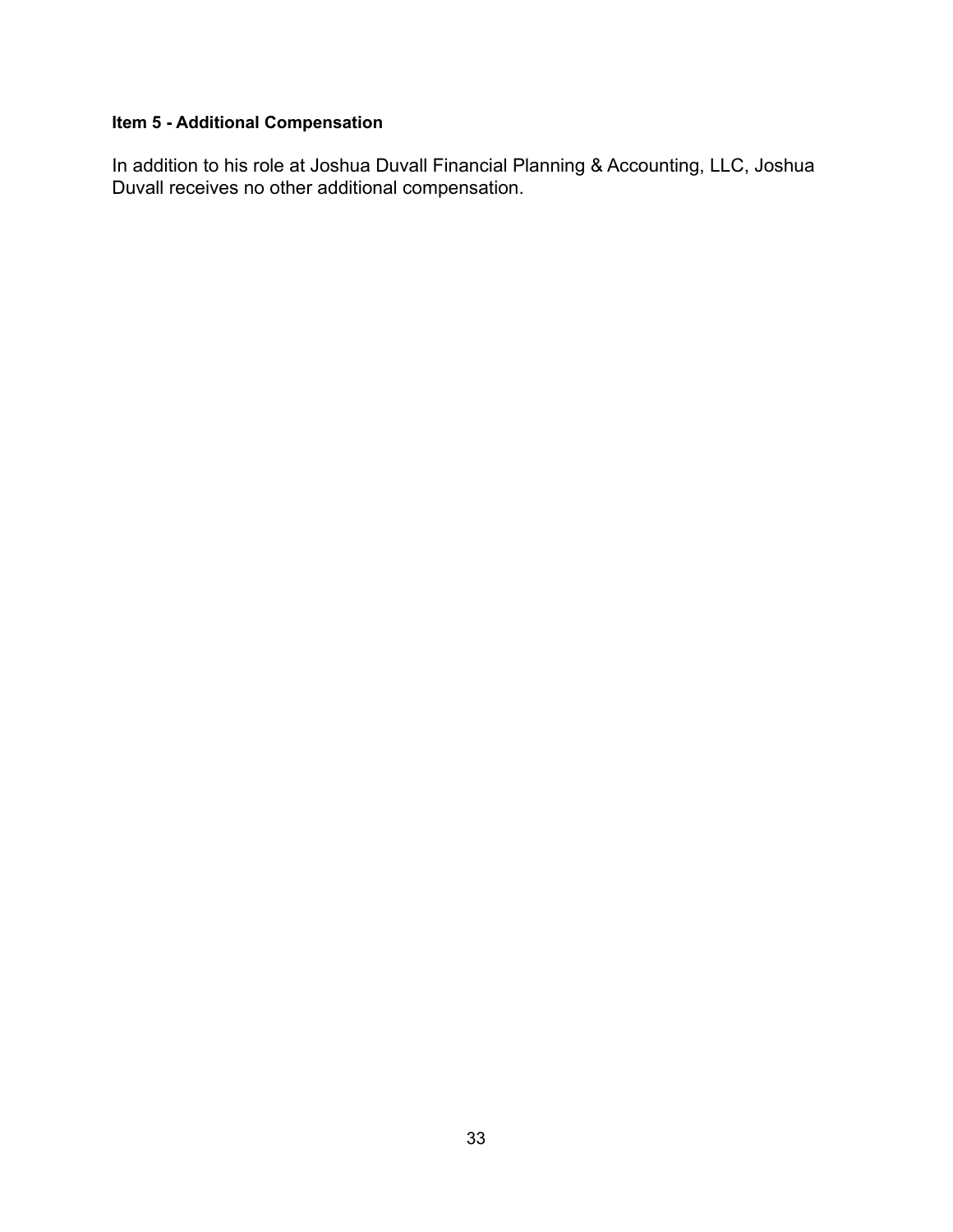# **Item 6 - Supervision**

Joshua Duvall is the owner of Joshua Duvall Financial Planning & Accounting, LLC, he supervises himself.